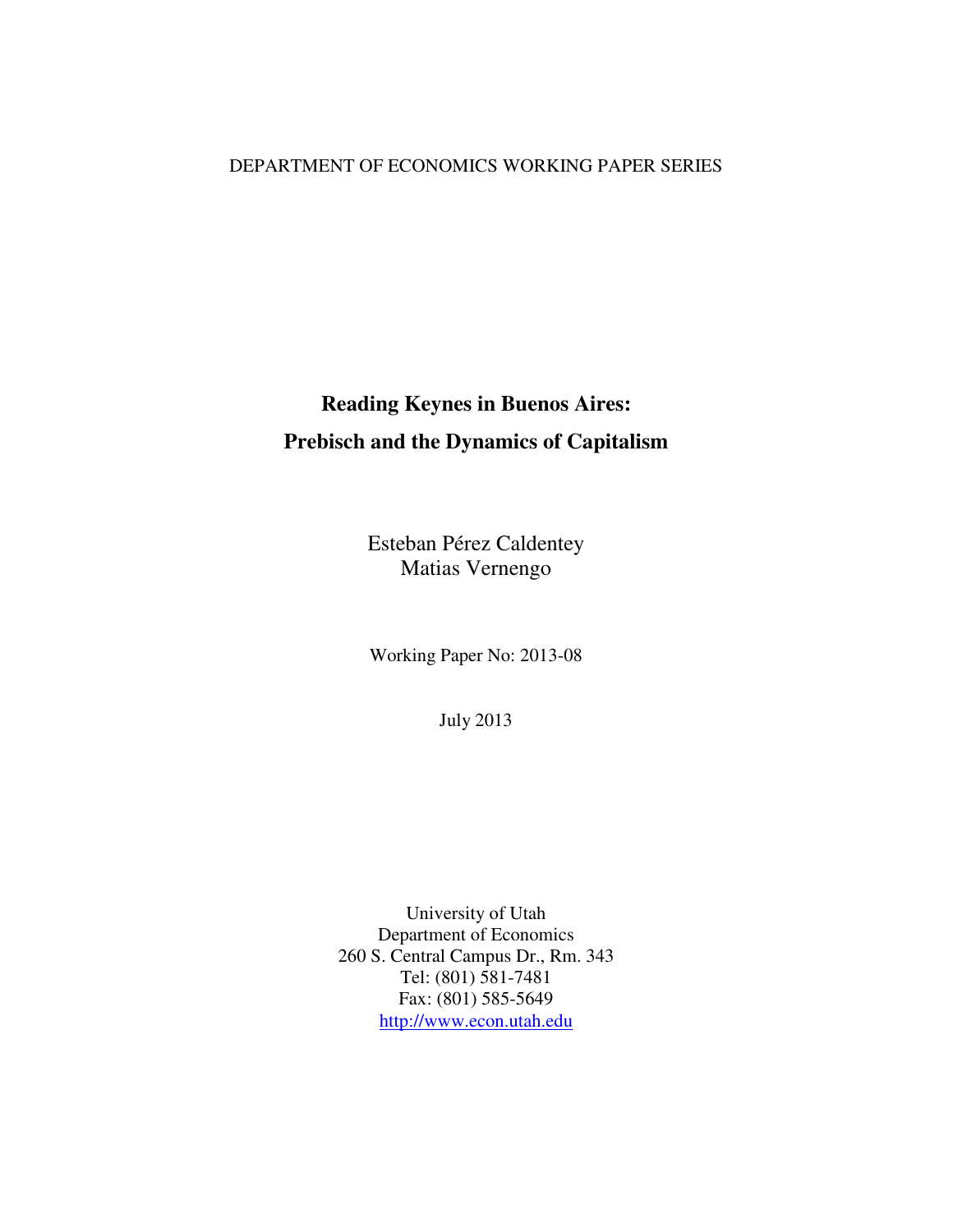# **Reading Keynes in Buenos Aires: Prebisch and the Dynamics of Capitalism**

Esteban Pérez Caldentey ECLAC (Santiago, Chile)

Matias Vernengo Central Bank of Argentina

#### **Abstract**

Keynes had a profound influence on Prebisch in terms of the diagnosis about the main failures of market economies and the need to pursue pro-active and anti-cyclical policies. However, Prebisch was critical of some aspects of Keynes' General Theory of Employment, Interest and Money, in particular on the theory of interest and the multiplier. His attitude can be explained by a difference in the object and method of analysis. Prebisch interests focused on dynamics and the cycle, themes that were peripheral to Keynes' central message. Prebisch's Keynesian influence and his rejection of some aspects of Keynes magnum opus explains why at the same time that Prebisch is often described as the Latin American Keynes, he is portrayed as concerned mainly with the long-run development problem of Latin America and without proper consideration to demand factors as fundamental determinants of output and employment.

**Key words:** Business Cycles, Interest Rate, Multiplier, Center-Periphery. **JEL Codes:** B22, E32, E40, F55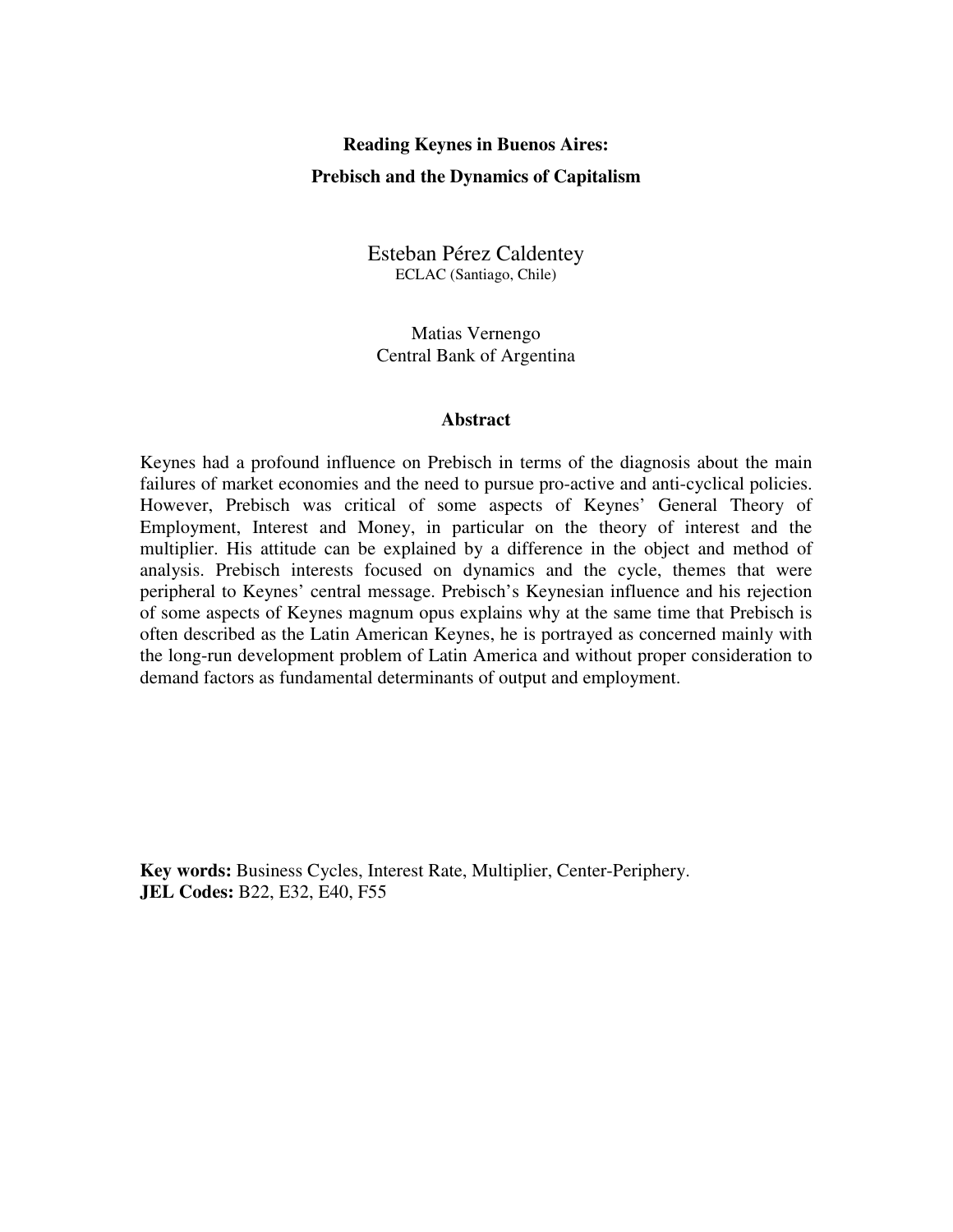#### **Reading Keynes in Buenos Aires:**

#### **Prebisch and the Dynamics of Capitalism**

Esteban Pérez Caldentey and Matías Vernengo<sup>1</sup>

#### **Abstract**

Keynes had a profound influence on Prebisch in terms of the diagnosis about the main failures of market economies and the need to pursue pro-active and anti-cyclical policies. However, Prebisch was critical of some aspects of Keynes' General Theory of Employment, Interest and Money, in particular on the theory of interest and the multiplier. His attitude can be explained by a difference in the object and method of analysis. Prebisch interests focused on dynamics and the cycle, themes that were peripheral to Keynes' central message. Prebisch's Keynesian influence and his rejection of some aspects of Keynes magnum opus explains why at the same time that Prebisch is often described as the Latin American Keynes, he is portrayed as concerned mainly with the long-run development problem of Latin America and without proper consideration to demand factors as fundamental determinants of output and employment.

**Key words:** Business Cycles, Interest Rate, Multiplier, Center-Periphery. **JEL Codes:** B22, E32, E40, F55

 $\overline{a}$ 

<sup>&</sup>lt;sup>1</sup> The authors are Economic Affairs Officer at ECLAC (Santiago, Chile) and Senior Research Manager, Central Bank of Argentina (Buenos Aires, Argentina). The opinions here expressed are the authors' own and may not coincide with those of the institutions with which they are affiliated. All English translations of sources in Spanish including Prebisch's Works (Vols. I to IV) are by the authors of this paper. The authors thank the comments by Carlos Mallorquín and Carlo Panico, without implicating them.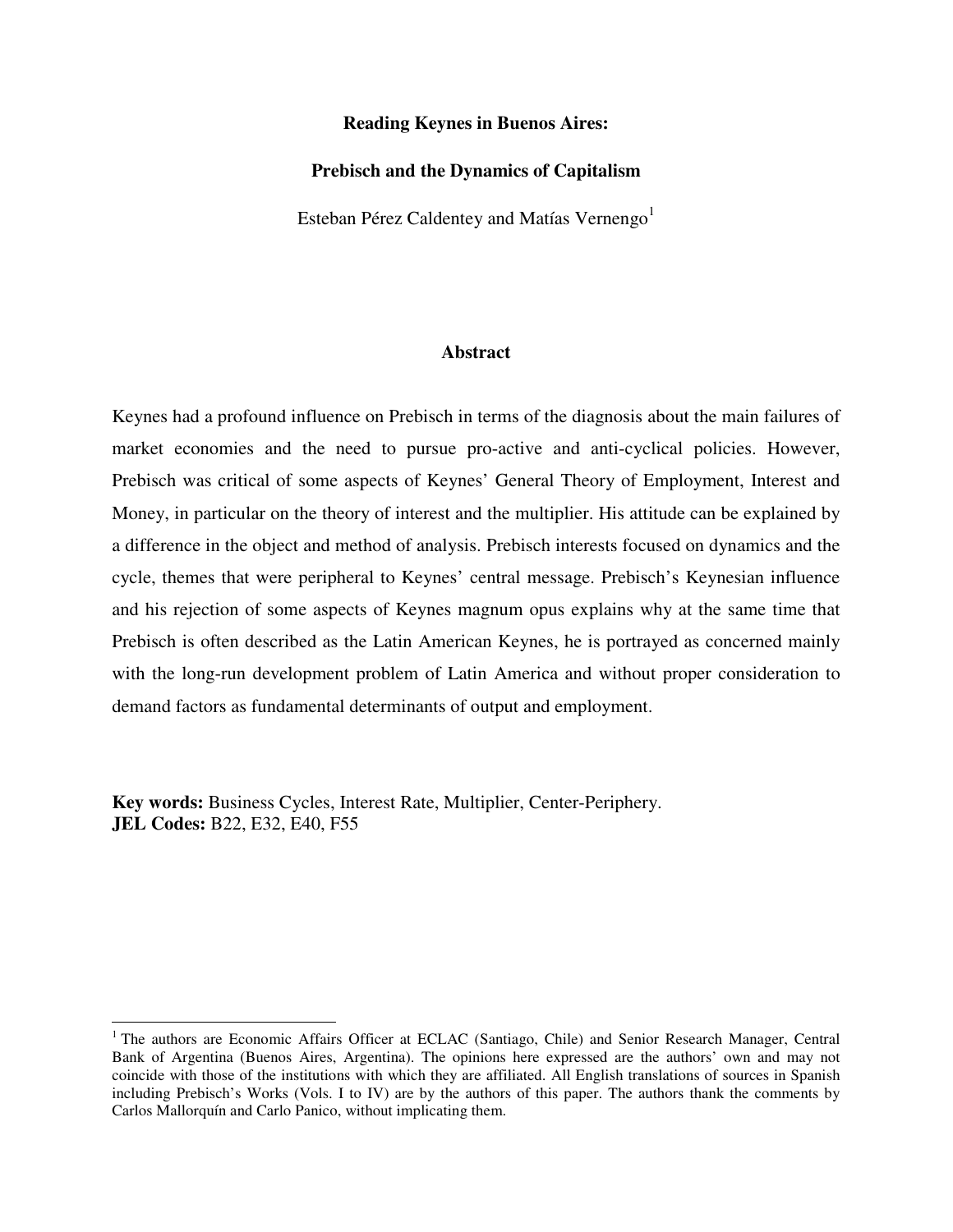### **Introduction**

l

John Maynard Keynes profoundly influenced the thought of Raúl Prebisch. Prebisch came into contact with Keynes's works in the early 1930's as the Great Depression wrecked havoc in both the developed and developing world including in Prebisch's country Argentina. His interest on Keynes led him to publish in 1947 an *Introduction to Keynes*, six year prior to Alvin Hansen's *Guide to Keynes* (1953), which sought to make intelligible the new economic ideas contained in the *General Theory of Employment, Interest and Money* (GT) (1936). Keynes's influence is manifested in the critiques Prebisch raised against orthodox economic policies. It is also reflected in the fact that he shared Keynes's diagnostic of the outstanding faults of free market economies: the failure to provide full employment and the arbitrary and inequitable distribution of wealth and incomes. Moreover, Prebisch, like Keynes, advocated policy activism, in the monetary, fiscal and/or international spheres. Finally, both economists, under different contexts and for different economies, focused their efforts on increasing the policy space of governments to promote growth and full employment.

In spite of their similarities, Prebisch was critic of Keynes's *magnum opus*. He made three criticisms of Keynes's work. First, he argued that the GT lacked consistency. Second, he claimed that the conceptual apparatus of the GT did not represent a complete break with Classical Theory. $2$  Third, he sustained that the book was divorced from the problems of the real world. With respect to the first two points, Prebisch stated that the inconsistencies of the GT were glaring and that its ideas could not be used "as an instrument to explore reality, because [these] suffered from the similar grave defects [found in classical theory]" (Prebisch, 1993, Vol. IV, p. 278). Prebisch's line of attack centered on Keynes's interest rate theory and on his analysis of the multiplier. This, notwithstanding the fact that Prebisch developed on his own, a version of the trade multiplier. Prebisch criticism was even more emphatic regarding, the third point. As he put it: "Keynesianism has become a dogma that its disciples don't even discuss, but rather take it as the revealed truth… and place on the whole of the so-called Keynesian truths, new theoretical constructions that are each time farther away from reality" (Prebisch, 1991, Vol. III, p. 504).

 $2$  Prebisch followed Keynes definition of Classical Economics (GT, p. 3), which is actually closer to the Marginalist or neoclassical school, and differs significantly from the old classical political economy school of Smith, Ricardo and Marx.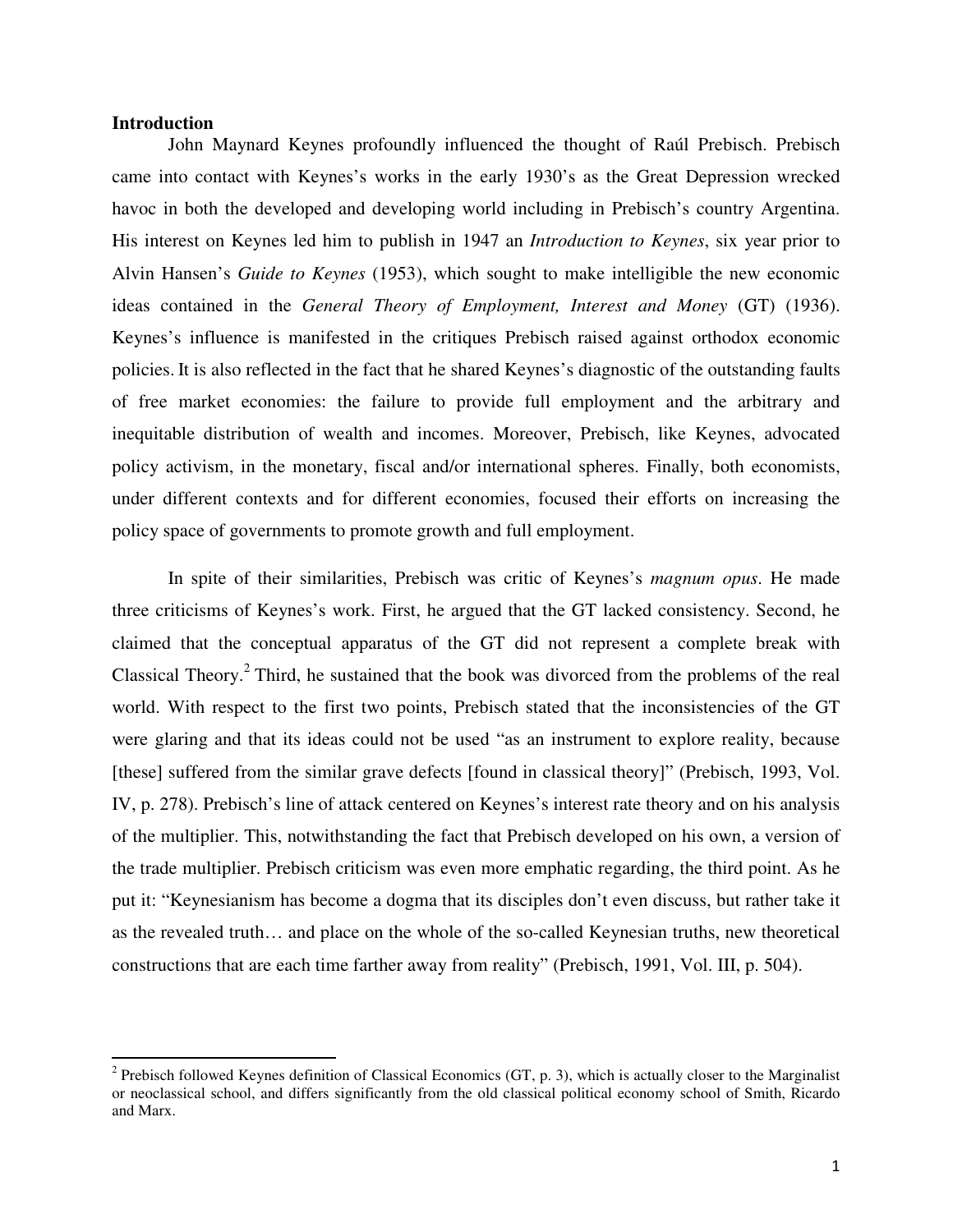The difference in the object and method of analysis underlying both Keynes and Prebisch's views explains to a great extent, the latter's dismissal of the GT. From the beginnings of his professional career in the 1920s, Prebisch's fundamental interests focused in the analysis of the cycle. Prebisch understood that the reality of market economies is eminently cyclical. This meant not only that economic theory must focus on the causes, intensity and perhaps duration of the cycle, but also that economics had to be built from a dynamic standpoint. Prebisch pursued this line of thought culminating in a series of lectures and unfinished writings on "The theory of Economic Dynamics" (Vernengo y Pérez Caldentey, 2012). It can also be argued that one of his major works, "The Economic Development of Latin America and Some of its Principal Problems", (1949 [1950]), which is often interpreted as a break with his focus on the short and the beginnings of his long-run analysis of the development problem in Latin America, is really a work of continuity and an effort to integrate cycle and growth into a single and coherent approach.

Contrary, to Prebisch's focus on the cyclical reality of capitalism Keynes' central theme of the GT was the explanation of the level of employment, output and use of existing capacity. And in fact, the cycle and the problematic of dynamics are peripheral to the main messages of the GT.<sup>3</sup> This difference in object and method between both authors explains Prebisch's partial rejection of Keynes notwithstanding his disillusionment with Classical Theory. Simply put, Prebisch could not find in Keynes what he was looking for, that is, an alternative explanation of the cyclical reality of capitalism and its effects on the periphery.

Prior to the development of his dynamic theory, the design of the post-WWII Bretton Woods plans by the British (drafted by Keynes) and the Americans (drafted by White), provided Prebisch with a further opportunity to highlight his discrepancies with Keynes's ideas. This time he emphasized his disagreement with both plans on the basis that both benefitted the developed economies (or the center) and paid scarce attention to the periphery (developing countries).

 $3$  Amadeo (1989) correctly argues that in the transition from the GT to the Treatise on Money (1930), Keynes moved from a cyclical theory that remained within the confines of Say's Law to a theory of equilibrium that incorporated the theory of effective demand and rejected Say's Law. Dynamics analysis was developed later on the basis of Keynes's core contributions by other authors in the Cambridge tradition like Harrod, Kaldor, Kalecki and Joan Robinson (Vernengo and Rochon, 2001). These authors emphasized the cyclical nature of the growth process like Prebisch. Besomi (2002) suggests that Harrod was, like Prebisch, more than trying to extend Keynesian economics to the long run, developing a truly dynamic theory of capitalism.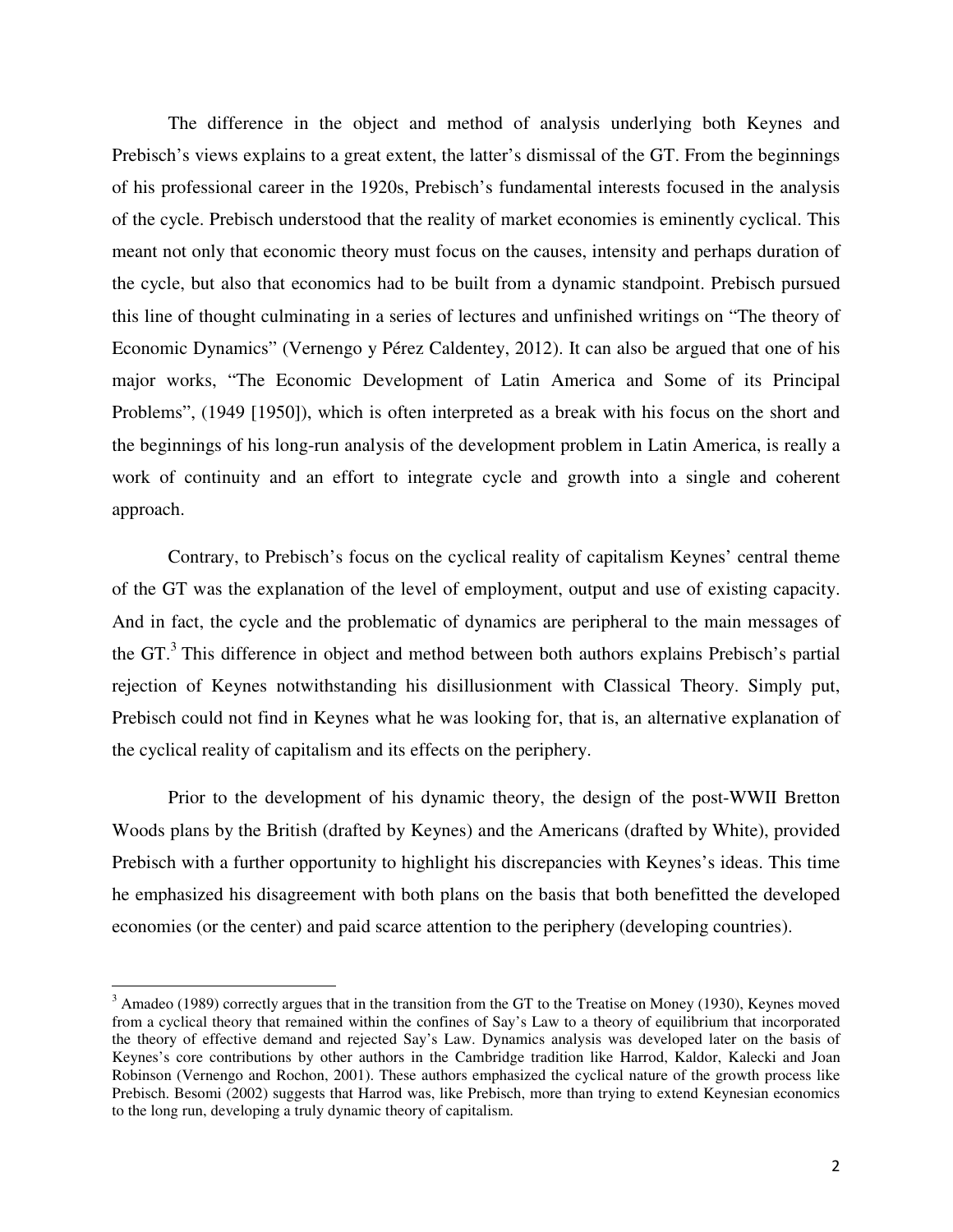This paper is divided into five sections and a brief conclusion. The first section examines Prebisch's first encounters with the work of Keynes. The second discusses his *Introduction to Keynes* (1947) and describes Prebisch's disconformities with the economic theory of the time including with that of Keynes. The third and fourth sections analyze the critique of Prebisch towards the GT, and more particularly towards Keynes's theories of the rate of interest and the multiplier respectively. The fifth section deals with Prebisch's assessment of the international monetary plans in the post WWII period including Keynes's Currency Union that provided the basis for Britain's position in the Bretton Woods negotiations and briefly identifies the differences in the historical perspectives found in the analyses of Prebisch and Keynes. The conclusion provides a critical evaluation of the intellectual relationship between the work of Keynes and Prebisch.

#### **Keynes' influence on Prebisch**

Inspired by his research on the financial and economic history of Argentina during the period (1823-1914), Prebisch began his career as an economist at the beginning of the 1920's decade, focusing on the study of the fluctuations in the business cycle and its relation to money and finance. According to Prebisch cycles were 'natural', 'recurrent' and inevitable facts of economic life, characterized by expansionary (booms) and contractive (busts) phases. Further, he argued that the sharpness of the bust phase was directly related to the excesses of the boom phase. The bust was a 'natural' and unavoidable sequence of the boom and the point of inflection from boom to bust was bound to occur. At the same time, the bust was in fact necessary to prepare the stage for the next upward phase. (Prebisch, 1991, Vol. I, p. 618 and p. 634). Coherently with this view Prebisch thought that attempts to avoid a bust could only have temporary effects and were in fact ultimately useless to a necessary process required to restore external equilibrium; a *sine qua non* condition for internal equilibrium.

Similarly to other authors at the time, such as Schumpeter, Prebisch was a staunch supporter of the theory of liquidation. However, towards the end of the 1920's decade, influenced by Keynes's *Tract of Monetary Reform* (1923), among other economists, Prebisch eventually came to recognize the painful and protracted effects of adjustment and deflation on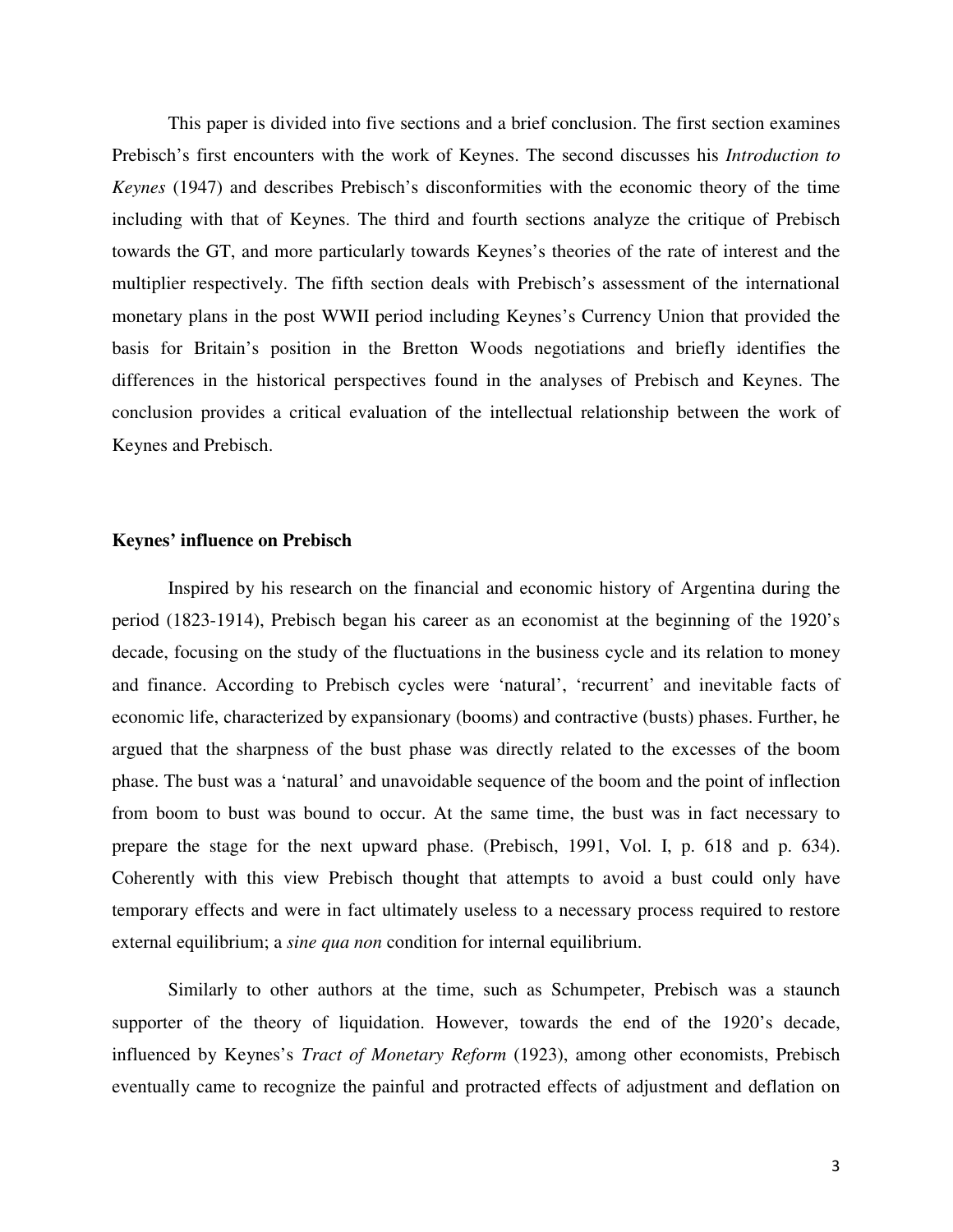economic activity.<sup>4</sup> Most likely, on the basis of Chapter I of the *Tract*, which examines, among other aspects, the real and social consequences of the changes in the value of money, Prebisch recognized that market imperfections prevented the required adjustment postulated by the theory of liquidation to restore the economy to its full health.

More precisely Prebisch reasserted that contracts are established in terms of money, and that costs such as wages and in general production costs are rigid downwards. Moreover, deflation did not promote the expansion of employment and of production because it also increased the burden of the debt (Prebisch, 1991, Vol. I, pp. 59-60 and p. 135). These arguments were pursued by Prebisch and formed the basis of his critique of the beneficial aspects of liquidation in the downward phase of the cycle. Prebisch also put in doubt the positive effects of pro-cyclicality in economic policy that he himself had advocated on several occasions (Prebisch, 1993, Vol. IV, pp. 116-117).<sup>5</sup>

The first recorded attempts by Prebisch, to apply counter-cyclical policies date back to 1933. According to Prebisch, during this time, Argentina took the first steps, though timid and temporary, to put in place counter-cyclical policies consisting in sustaining the price of agricultural products through government purchases and the undertaking of public works. There is no doubt that the influence of the Keynes' *Means to Prosperity,* which Prebisch read during that year, played a crucial role in the design of these measures (Prebisch, 1991, Vol. II, p. 146). As the thrust of this vision consolidated, the range of counter cyclical policies expanded to include other instruments. A first step in this direction was the abandonment of the Gold Standard and the use of discretionary measures, such as the rediscount (in spite of its lack of success) and foreign exchange controls that provided, in part, the conceptual foundations, for the creation of the central bank with Prebisch as its head, and the adoption of an autonomous and pro-active monetary policy.

<sup>&</sup>lt;sup>4</sup>The negative effects of deflation were also highlighted by Gesell (1898), a German economist who resided in Argentina from 1886 to 1900. Keynes in his *Tract on Monetary Reform* ([1923], 1971) also pointed out the negative effects of deflation. Curiously enough Keynes argued that Gesell was one of the few economists that had grasped '*avant la lettre*' some of the key elements introduced in the GT. On the liquidation school in Chicago see Pérez

Caldentey (2003).<br><sup>5</sup> As Under Secretary of Finance, Prebisch implemented what he himself termed 'brutal budget adjustments' including a 15% reduction in government wages. See, Pollock, Kerner and Love (2002, p. 543).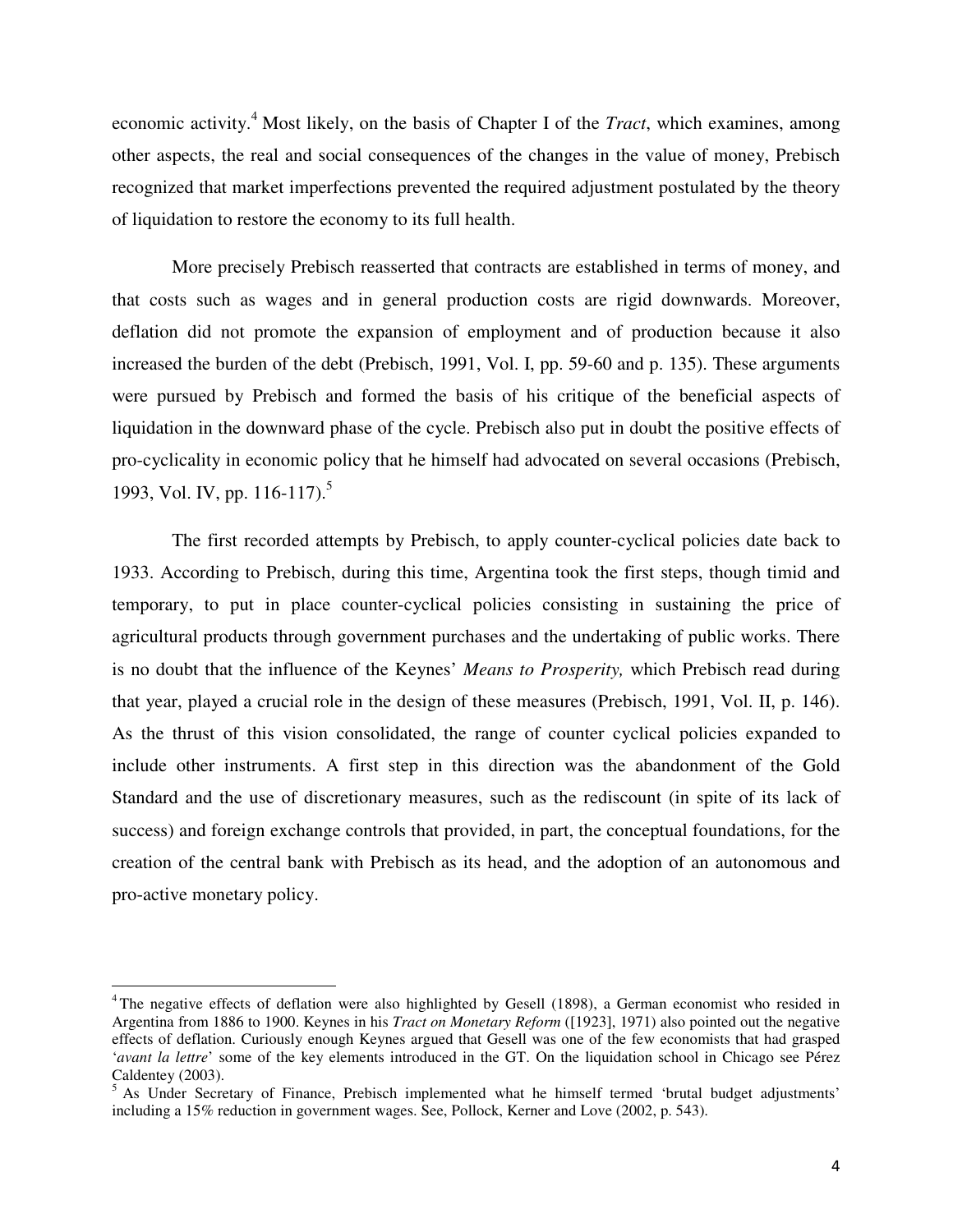This monetary stance materialized in ensuring an adequate level of reserve accumulation as a precautionary motive of building buffer stocks to confront export shocks and sudden capital stops. The need to adopt counter-cyclical measures resurfaced, albeit temporarily, following the start of World War II with the Plan for National Reactivation and in 1942, when Argentina confronted a growing external imbalance and there was a perception that an economic contraction was imminent. Also in 1943, Argentina introduced capital controls prior to Keynes and White's defense of capital controls at Bretton Woods (1944). Finally, in his unfinished book, *Money and the Rhythm of Economic Activity*, on which he had been working since 1943, Prebisch gave ample powers to monetary policy including the creation of the monetary conditions that stimulate the development and maintenance of full employment of the workforce and foster and support the highest possible rate of growth of economic activity.

These ideas and considerations on monetary policy found an echo in the reforms that were undertaken by the United States Federal Reserve Bank in several Latin American countries under the direction of Robert Triffin (Vernengo and Pérez Caldentey, 2012). After his abrupt exit from the Central Bank of Argentina in 1943, Prebisch was able to delve more deeply into an analysis of the GT as shown in detail by the lectures he delivered in Buenos Aires beginning in April 1945 under the title Political Economy (Economic Dynamics). The first lectures dealt with a critique of Classical Economics and Keynes's GT. These lectures bore the title "The Crisis in Political Economy: Keynes and the Classics." These were followed by a detailed analysis of the GT which gave rise to Prebisch's *Introduction to Keynes*.

#### **Prebisch's** *Introduction to Keynes*

Prebisch's purpose with his *Introduction to Keynes* was to find an explanation of the economic cycle and a theory of dynamics in Keynes; an alternative explanation to that provided by conventional economic theory and more attuned to the problematic of the real world. Prebisch also sought to assess whether the GT was able to provide 'a rational explanation of the economic dynamics and to clarify the principles to which it obeys.' In his own words: "This is what I propose to consider in a more in depth study on the Keynesian system" (Ibid., p. 14). Yet, Prebisch did not find in Keynes an alternative explanation of the cyclical dynamics of capitalist economies.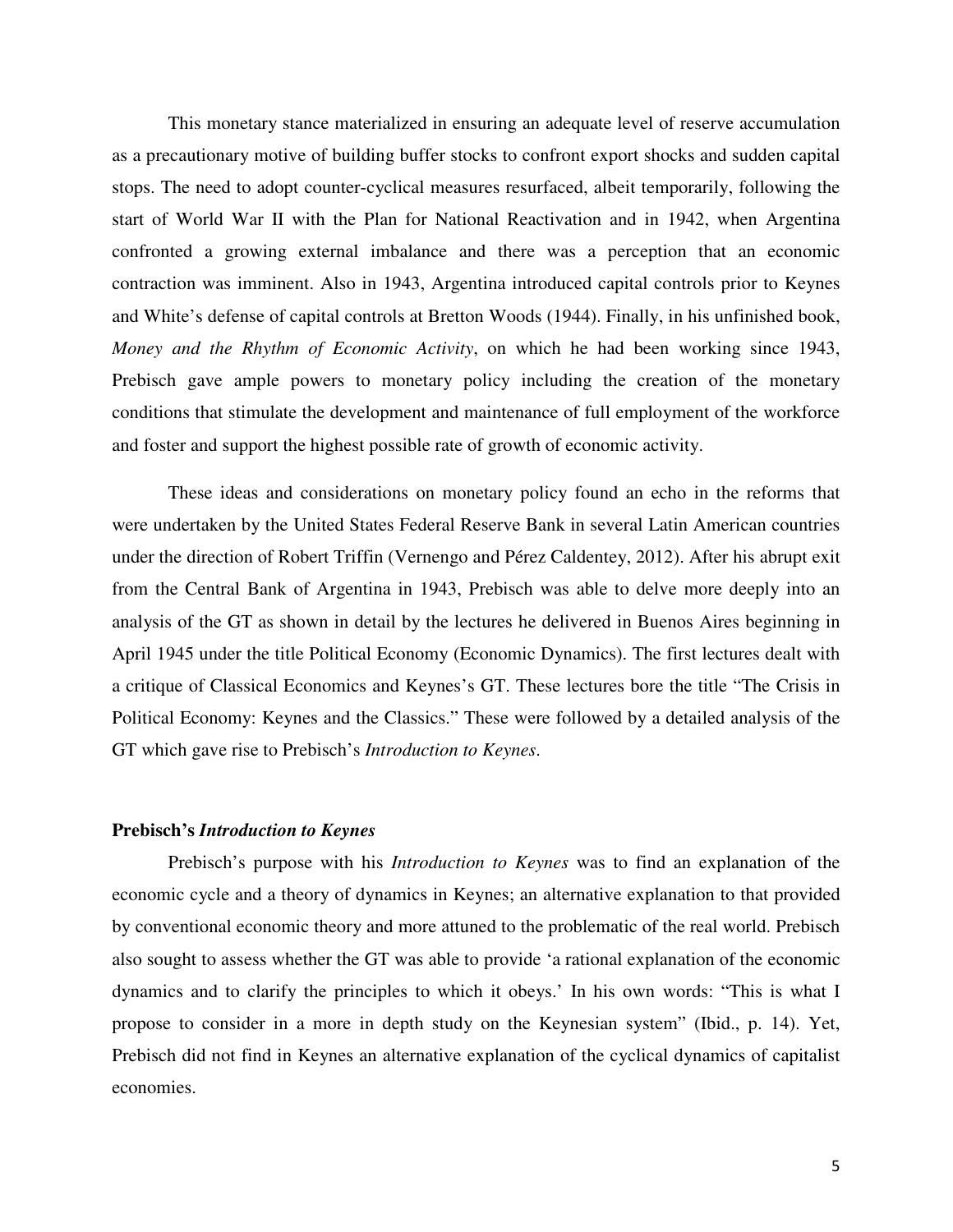The objective of Keynes's theory (centered on the case of a developed capitalist economy) was to provide an explanation of the causes of the increase or decrease in the level of employment. Neither the analysis of the cycle, nor the study of dynamics constituted a central concern of Keynes's work, which was really about the demonstration of the existence of underemployment equilibrium even under complete price and wage flexibility. The cycle plays a secondary role in the GT and its analysis is concentrated in Chapter 22 (Notes on the Trade Cycle). The cycle is explained by the fluctuations in the rate of investment, which, in turn, are dependent on the state of long term expectations. Cycle fluctuations are aggravated by other factors and in particular by changes in liquidity preference.

Also, it should be added that part of Chapter 22 seems to pay more attention to crises than to the business cycle itself, that is, to a phenomenon that displays periodic patterns of regularity in its fluctuations and in the temporal sequence and duration of the phases of expansion and contractions. It is, in fact, within the context of a crisis that Keynes makes references to violent and brisk fluctuations of the type Prebisch had in mind to describe the cycle as a succession of boom and bust phases (Keynes, 1936, p. 314; Prebisch, 1947, p. 71; Pérez Caldentey & Vernengo, 2011 and 2012). Notwithstanding, Keynes emphasized the importance of dynamics, and this had an obvious print in his analysis of the cycle, even though he never fully developed this aspect. $6$ 

Leaving to the side the occurrence of crises, what is most interesting and that attains directly to Prebisch's vision of capitalism, is Keynes's description of capitalist economies as economies in a state of perpetual movement which appears clearly in his treatment of expectations in Chapter 5 of the GT (Expectation and Employment). Thus, for example Keynes emphasized that at a general level a change in expectations can cause fluctuations which are similar to those of a business cycle: "a mere change in expectations is capable of producing an oscillation of the same kind of shape as a cyclical movement" (GT, p. 49). Moreover, market economies are subject to continuous changes: "the state of expectation is liable to constant change, a new expectation being superimposed long before the previous change has fully worked itself out; so that the economic machine is occupied at any given time with a number of

 $\overline{a}$ 

<sup>&</sup>lt;sup>6</sup> In his Exchange with Harrod on the latter's dynamic model, Keynes is quite clear that he dismissed the accelerator and other mechanical formalization of cyclical behavior (CW, vol. XIV, pp. 321–50).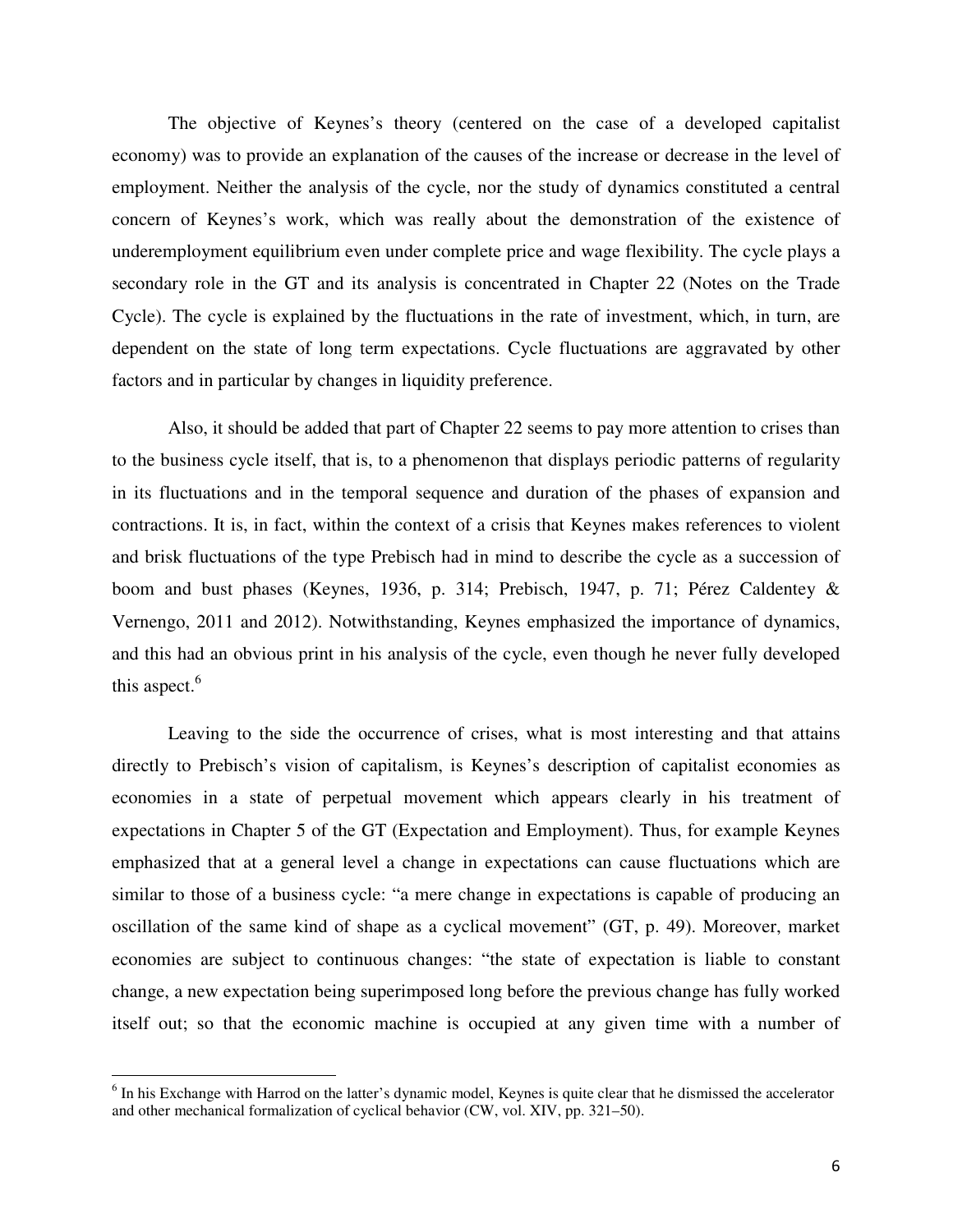overlapping activities, the existence of which is due to various past states of expectations" (Ibid. p. 50). In this way, the volume of employment depends at any moment of the state of expectations that have existed in a given period of time.

Yet, in his *Introduction*, Prebisch does not mention Chapter 5 of the GT in spite of its importance to understand both its method and main messages. But there is hardly any doubt that the *General Theory* had a profound and long-lasting impact on Prebisch's thought. But the impact was both positive as well as negative. On the one hand, as we will explain later, Prebisch never accepted certain parts of the book even though they are essential to Keynes's thought. He strongly questioned the explanation of unemployment based in the monetary nature of the rate of interest and was also critical of Keynes' formalization of the multiplier process.

On the other hand, he shared Keynes predicament with respect to the "outstanding faults of free market economies including its failure to provide for full employment, and its arbitrary and inequitable distribution of wealth and incomes." To these two outstanding faults, Prebisch added a third one, namely, instability, which is coherent with the weight and importance that Prebisch granted to the cycle as an inherent characteristic of the functioning of market economies (Prebisch, 1991 Vol. III, p. 500, Vol. IV, p. 301-303; p. 344 and 1947, p. 137). While Keynes emphasized the severe fluctuations of output and employment, he was careful to reiterate that the system was not 'violently unstable' (GT, p. 249 and 254). Moreover for Keynes, the instability of the system does not depend on waves of irrational psychology (p. 162) and the states of longterm expectations is generally 'steady,' given that decisions are based in conventions which grants them certain stability (p. 152).

Prebisch also asserted that economic fluctuations took place at what he called suboptimal levels. In other words, he believed that economies operate at levels below full employment just as Keynes did. But perhaps due to the fact that he was from a country of the periphery, he also believed firmly that capitalist economies experience sharp variations in economic activity and was prone to instability.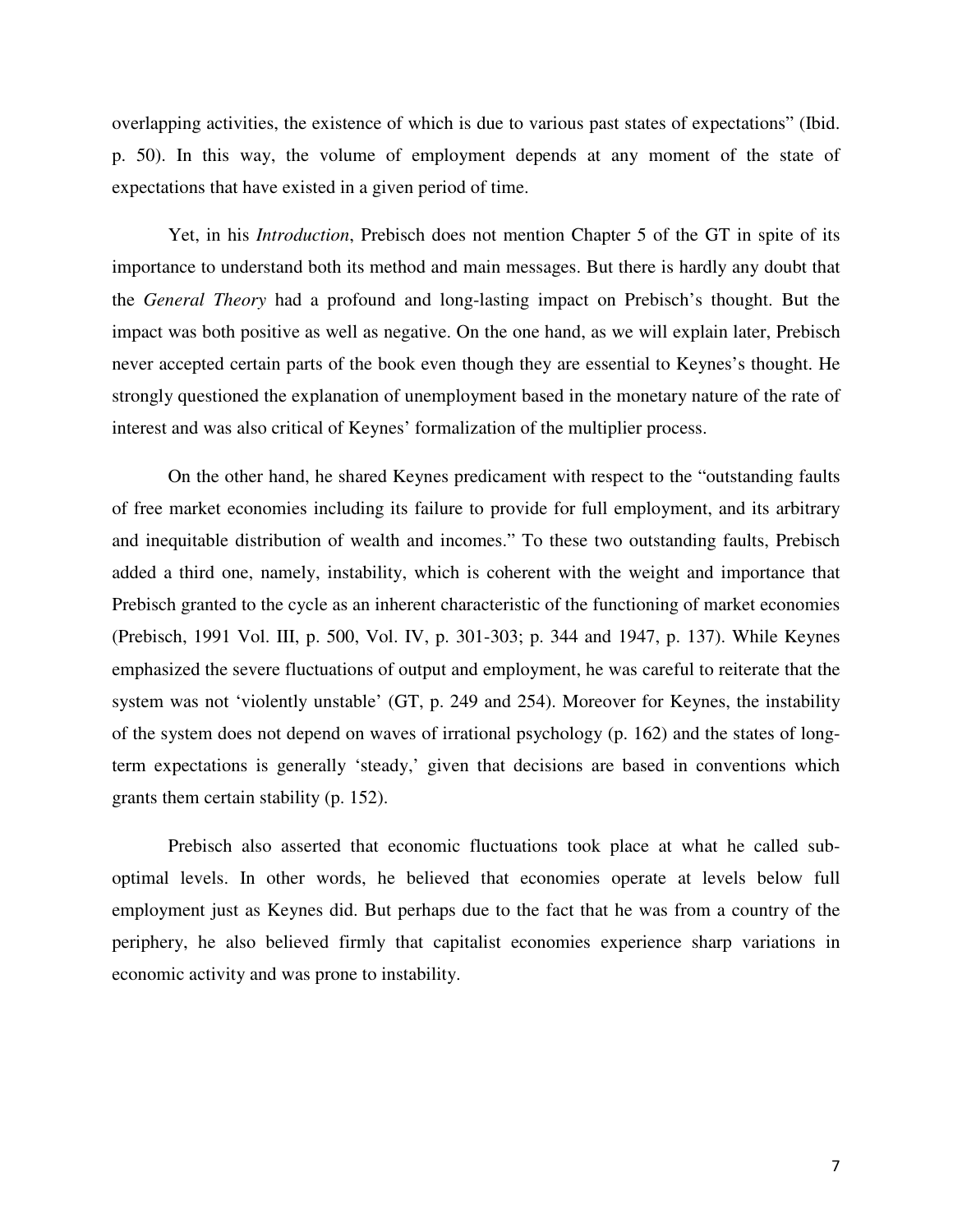#### **The crisis in economic theory and the limits to the** *General Theory*

In 1948, following the publication of his *Introduction to Keynes*, Prebisch argued that economic theory was in a state of crisis. He attributed the crisis to the fact that economic theory had no correspondence with reality ("economics [the predominant economic theory] is insufficient to encompass, describe, and explain the problems of the real world, and as a result, to provide us with the means of acting upon it efficiently." Prebisch, 1991, Vol. III, p. 496). Prebisch included in this category the group of thinkers that Keynes labeled in the GT, Classical Economics. But in addition, Prebisch also placed Keynes in the same category, in part because Keynes was more concerned with the levels of employment and hence with statics than with the cyclical growth, i.e. with dynamics.

Prebisch thought throughout his life that the growth process of capitalist economies was eminently cyclical. As he put it (Ibid. p. 499): "the cycle is the typical form of growth that capitalism has had historically and continues to have." This vision of capitalism was not exclusive to Prebisch's views.<sup>7</sup> As a general rule, Prebisch dismissed the explanations based on the then current theories of the cycle based either on the malfunctioning of the monetary system, in exogenous causes and shocks, or in arguments founded upon market imperfections. Instead, for Prebisch the cycle is an endogenous phenomenon. In his words: "a phenomenon inherent to the very workings of the capitalist process; that the cycle is the logical, spontaneous result, of the way entrepreneurs interact, and that these do not lead…to equilibrium, but rather precisely to the succession of disequilibria" (Prebisch, 1991, Vol. III, p. 502).

Prebisch's dissatisfaction with economics, which he saw grounded in purely static analysis and completely ineffective to analyze and treat real world problems, in particular those of the periphery, turned into a harsh critique of Keynes, especially after the publication of his Introduction. Prebisch not only claimed that Keynes's theory of effective demand was not applicable to capitalism but also that it represented a step backward step in comparison to his earlier thinking. Thus in June, 1948, Prebisch comments on Keynes "that is fundamental theories are inadequate to explain cyclical reality that is the form in which the economic process develops in the capitalist world" (Prebisch, 1991, Vol. III, p. 506).

 $\overline{a}$ 

 $<sup>7</sup>$  Kaldor's (1940) non-linear endogenous cycle model is closer to Prebisch ideas, although more mechanical and</sup> without capturing the center-periphery dynamics.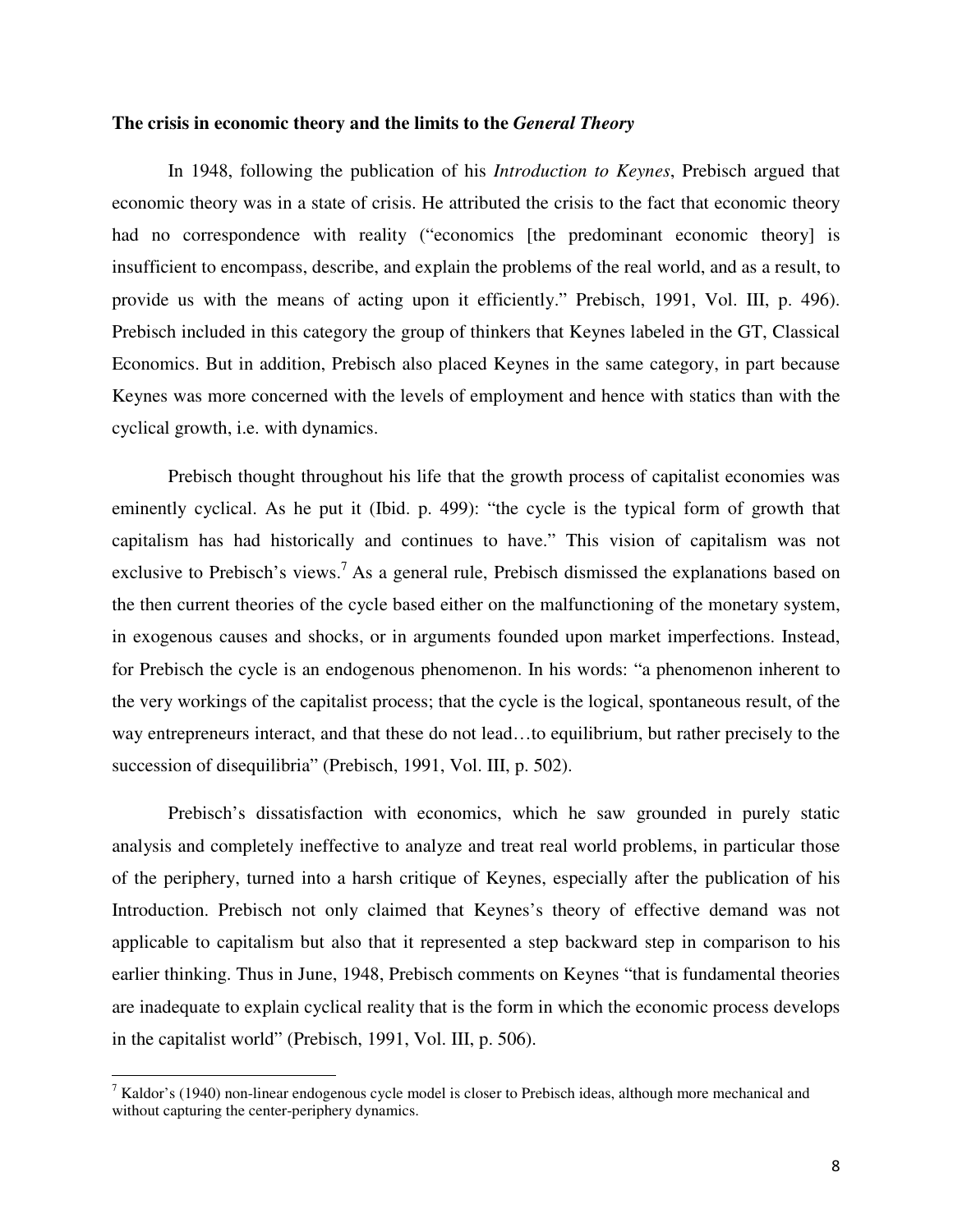In spite of his strong criticism, Prebisch nonetheless rescued the importance and longlasting influence of Keynes in the plane of economic policy, and even prophesized that: "if a renewed economic depression were eventually to occur, Keynes would reach…, the same notoriety that he had during the great world depression" (Prebisch, 1991, Vol. III, p. 506). But at the same time he thought that Keynes's policy recommendations, as well as their validity, were independent of his theory. In his own words: "Keynes has left practical solutions that are independent of his theory…these can be accepted or rejected with complete independence of his theory." Thus, he concluded: "there is no contradiction between my theoretical position on which to judge Keynes and my respect for some of his practical policies" (Ibid., p. 506).

Keynes' GT marked a fundamental break with the mainstream economic thinking at the time, and to distinguish himself for the economists that had preceded him, Keynes classified them under one label, that of the Classical School. But Prebisch's argued consistently that Keynes, contrary to his intentions, was unable to emancipate himself from the confines of Classical theory. He had actually remained faithful to the logic of its economic arguments. For Prebisch the GT maintained the theoretical continuity and conceptual unity with Classical theory.

More specifically, Prebisch made two main criticisms of the GT. The first related to the Keynes' explanation of unemployment. Prebisch argued that Keynes's explanation of involuntary unemployment was founded upon an imperfectionist argument, namely the rigidity in the rate of interest. In this sense, Prebisch did not see any difference between Keynes's explanation of unemployment and that of the Classics based upon money wage rigidity as both depended on the existence of nominal price rigidities, the rigidity in the interest rate in the case of the former and the rigidity in nominal wages in the case of the latter. Prebisch (1991, Vol. III, p.501) was clear that in "trying to escape from the classics, Keynes [fell] into a type of explanation of unemployment that is eminently classical."

Further, Prebisch sustained that interest rate rigidity was itself explained by liquidity preference, and he was thinking of interest rate rigidity in terms of the liquidity trap.<sup>8</sup> This is reflected in Prebisch's own explanation (Ibid. p. 275): "¿For what reason, according to Keynes, does the rate of interest stop falling? Due to the phenomenon of liquidity preference that is

 $8$  For a modern view of the liquidity trap see Krugman (1998).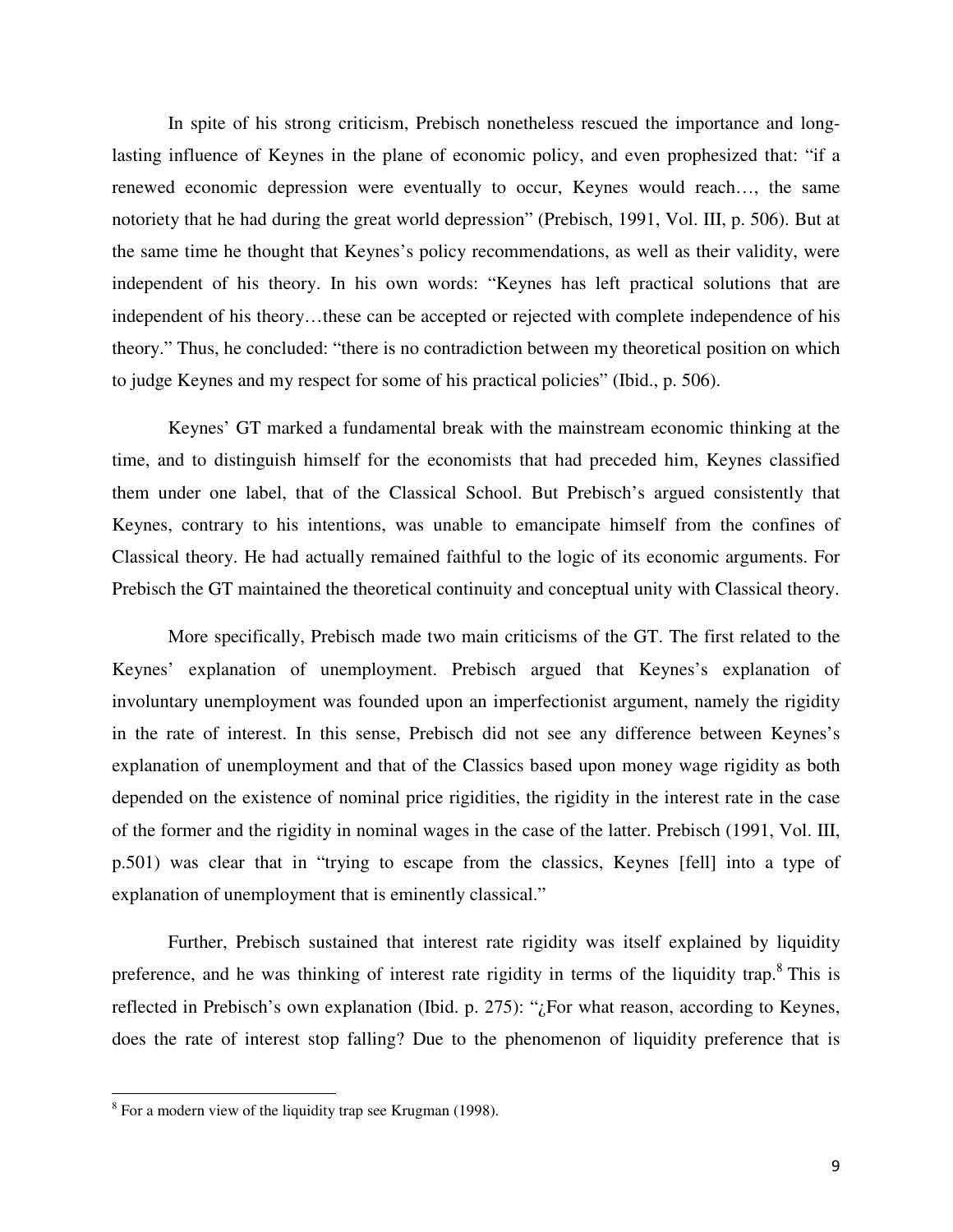produced when the rate of interest reaches a level that is too low and investors fear that having fallen so low it can at any moment rise again with the negative effects that this would have on their holdings." Hence for Prebisch, the lower is the rate of interest the greater is its resistance to fall, and the greater the possibility that economic agents will maintain their levels of liquidity holdings preventing and increase in aggregate demand.

In fact, while for Keynes, liquidity preference is fairly regular demand for money function (1936, p. 166), the liquidity trap refers to a situation in which liquidity preference is absolute, and he was emphatic to note that he knew "of no example of it hitherto" (1936, p. 207). In the GT, Keynes assigned a central role to the rate of interest. For Keynes, within the logic of classical theory, wage flexibility was a necessary but insufficient condition to achieve full employment positions, interest rate flexibility was necessary too.<sup>9</sup> However, Keynes did argue that the special characteristics of money were behind the possibility of persistent unemployment.

In Chapter 17 of the GT, Keynes explains that all goods have an expected rate of return that can be expressed in terms of their own units. Further, for him the own-rate-of-interest on money does not decline in a growing economy due to two essential properties: zero elasticity of production and zero elasticity of substitution. Increased production of money does not lead to a decline in its own rate of interest. Money is not subject to the law of marginal decreasing returns. Moreover, money due to its liquidity attribute cannot be substituted by a non-monetary asset. Hence if the own rate of interest that guarantees full utilization of a particular commodity falls below that of money than the system might be prevented from reaching full employment.

Prebisch was highly critical of this type of interpretation. For Prebisch the phenomenon described by Keynes (Prebisch, 1947, p. 110): "can occur independently of money, as long as there is a commodity whose own rate of interest does not decrease below a certain limit when its quantity increases, even in a moneyless economy."<sup>10</sup> Perhaps it was such an interpretations that led him to assert: "there are periods in history during which the desire for owning land played a

 $\overline{a}$ 

 $9$  In Chapter 19 of the GT Keynes puts forward the so-called Keynes effect, which suggests that with interest rate flexibility the system might reach full employment, and the causes why it might be inoperative (GT, p. 266). Also, it is important to note that, in spite of his rejection of the natural rate of interest, his acceptance of the marginal efficiency of capital meant that there still was a rate of interest low enough to bring investment to equilibrium with full employment savings (Camara and Vernengo, 2012).

 $10$  In this passage Prebisch seems closet o Sraffa's critique of Chapter 17 of the GT. Sraffa, however, was critical of the very notion of a marginal decreasing productivity of assets or commodities. On Sraffa's critique see Kurz (2011).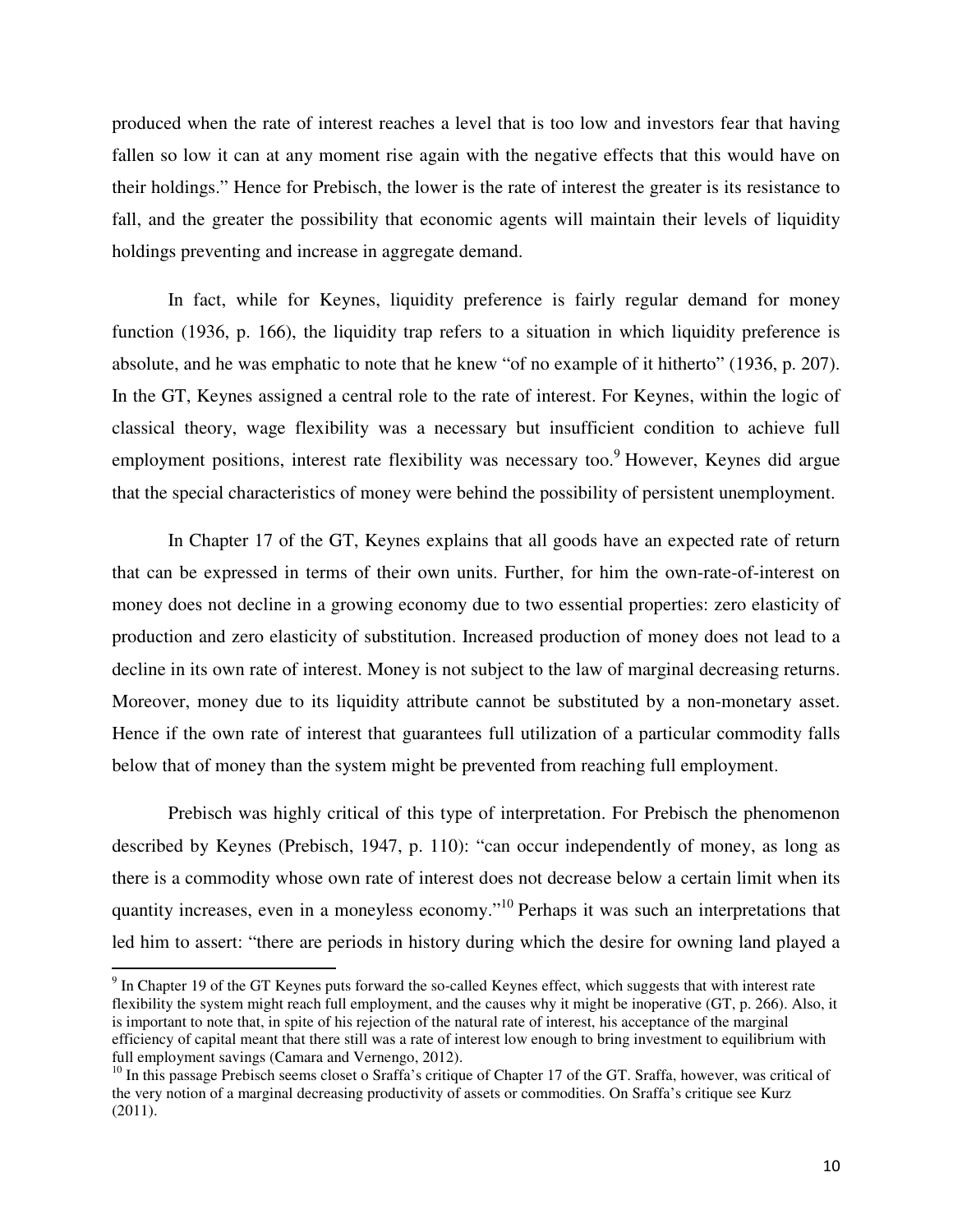similar role as that played by money today in maintaining a high rate of interest" (Ibid. p. 112). From our perspective what is important is that Prebisch was critical of imperfectionist arguments for persistent unemployment.

#### **The logical multiplier and the circulation velocity of money**

Prebisch's second critique focused on Keynes's initial novelty of the GT (CW, XIV, p. 212) consisting in the fact that the equality between savings and investment was brought about by variations in income rather than through changes in the interest rate. More precisely Keynes argued that investment is independent and logically prior to savings. Investment determines through the marginal propensity to consume (his fundamental psychological law, GT, pp. 113- 131 and CW, XXIX, p. 214) and the multiplier the level of income to which savings adjusts.

Prebisch argued that Keynes's multiplier was applicable to a closed economy context with marginal references to the import propensity, that it made no reference to the circulation velocity of money and that its effects were limited by the savings propensity, "which constrains the expansion of economic activity and conspires against the full employment of resources" (Prebisch, 1991, Vol. III, p. 359). In the GT, Keynes was mainly concerned with an entrepreneur economy and with the process of decision making under uncertainty. In this sense the multiplier analysis appears in fact in a superficial and perhaps incomplete form (e.g. Khan, 1984, p. 134; Chick 1997, pp.162-184). Nonetheless, he was well aware of the effects of the propensity to import on the multiplier as illustrated by the reasoning underlying his estimate of Britain's multiplier and the comparison to that of the United States (GT, pp. 121-122).

This follows from the fact that the propensity to import was part of the framework and indeed logic with which the multiplier was conceived (Khan, 1931 and 1933). Imports along with savings and 'the non-transfer portion of the income of the unemployed', was considered a leakage, and leakages ensured that the multiplier could be expressed as an infinite but converging geometrical series. Accordingly Keynes' '*Means to Prosperity*' (1933) published three years prior to the GT which deals with an open economy, fully incorporates the propensity to import as part of the multiplier analysis presented. Moreover, by that time, treatments of the foreign trade multiplier could be found in Kalecki (1933), and Harrod (1933). By the time of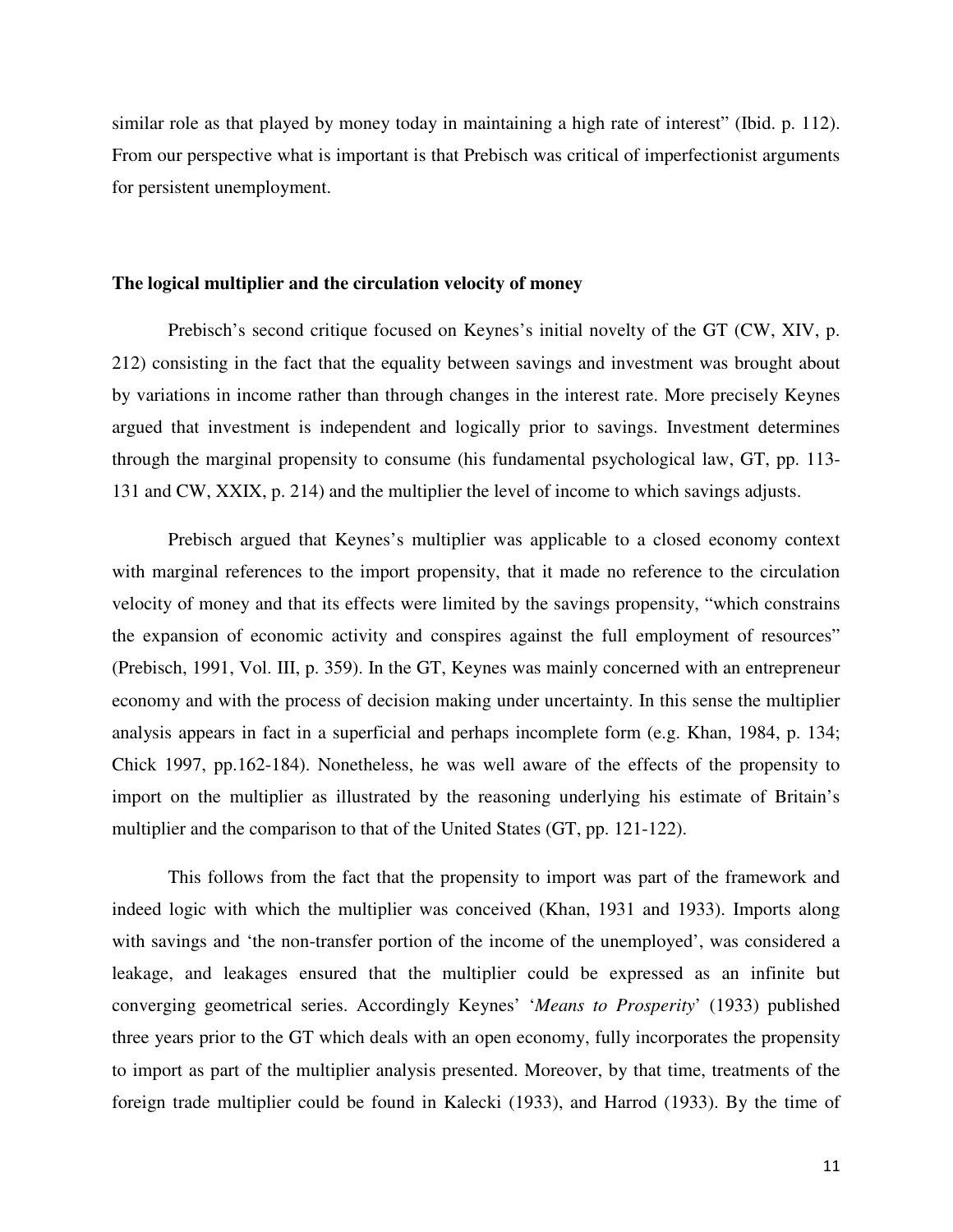Prebisch's full treatment of the export expansion coefficient, the foreign trade multiplier was a well established concept in the literature.

Later on, Prebisch questioned the validity of the multiplier arguing that investment does not determine savings, as Keynes sustained. As put by Prebisch (Prebisch, 1993, Vol. IV, p. 299): "I am convinced that foregoing consumption is essential to capitalize investment. In this regard I am in agreement with the Classical School and differ from Keynes."<sup>11</sup> This view led Prebisch to criticize the way in which Keynes determined the volume of output and employment. The most fundamental objection put forward by Prebisch was that Keynes, in the same way as Classical analysis, dispensed with time, whose introduction in any economic analysis of market economies was essential. Furthermore Prebisch argues that both the Classics and Keynes introduced artifices exactly for this purpose, that is, in order to dispense with time. The Classics' artifice was the rate of interest and Keynes's artifice was the multiplier.

In other words, Prebisch was critical of what Keynes termed (GT, p. 122) the logical theory of the multiplier. The logical theory of the multiplier is related in turn to logical underpinnings of Effective Demand, i.e., the determination of output and hence savings by investment from a logical point of view, when investment is taken as strictly autonomous from income, and not determined by a historical process which occurs with lags and simultaneous processes of expenditure and generation of incomes. As a follow-up to his criticism Prebisch also mentioned that a timeless representation of capitalism, as that embodied in the concept of the multiplier (Prebisch, 1993, Vol. IV, p. 277), was also not relevant for developing countries.<sup>12</sup> In principle it can be said that the concern with historical processes of development in the periphery, and the difficulty Prebisch experienced to distance himself from traditional ideas explains, in part, his criticism of Keynes's multiplier.

 $11$  In this respect, Prebisch remained always adamant that consumption was negative for growth. In his last work, Prebisch (1981) he suggests that the patterns of consumption of Latin American elites, which emulate those of developed countries, were a hindrance on capital accumulation. See also Palma and Marcel (1989) for a similar view regarding Kaldor. This implies that for Prebisch growth in Latin America, at least, was profit-led, i.e. based on savings out of profits, hence the relevance of savings for accumulation. Prebisch's views have more to do with the old classical political economy than with the neoclassical model, since in the Solow model the rate of growth does not depend on savings (Cesaratto, 1999).

<sup>&</sup>lt;sup>12</sup> In 1949 Prebisch still sustained that savings determined investment and that one of the main problems of developing economies, such as the case of Argentina, was the low levels of domestic savings. See, Prebisch (1991, Vol. III, p. 361 y p. 367). This and his insistence on the role of forced savings in the explanation of inflation suggest that for Prebisch, as much as Keynes, escaping from old modes of thought was a difficult task. On Keynes' logical multiplier see Bortis (2008).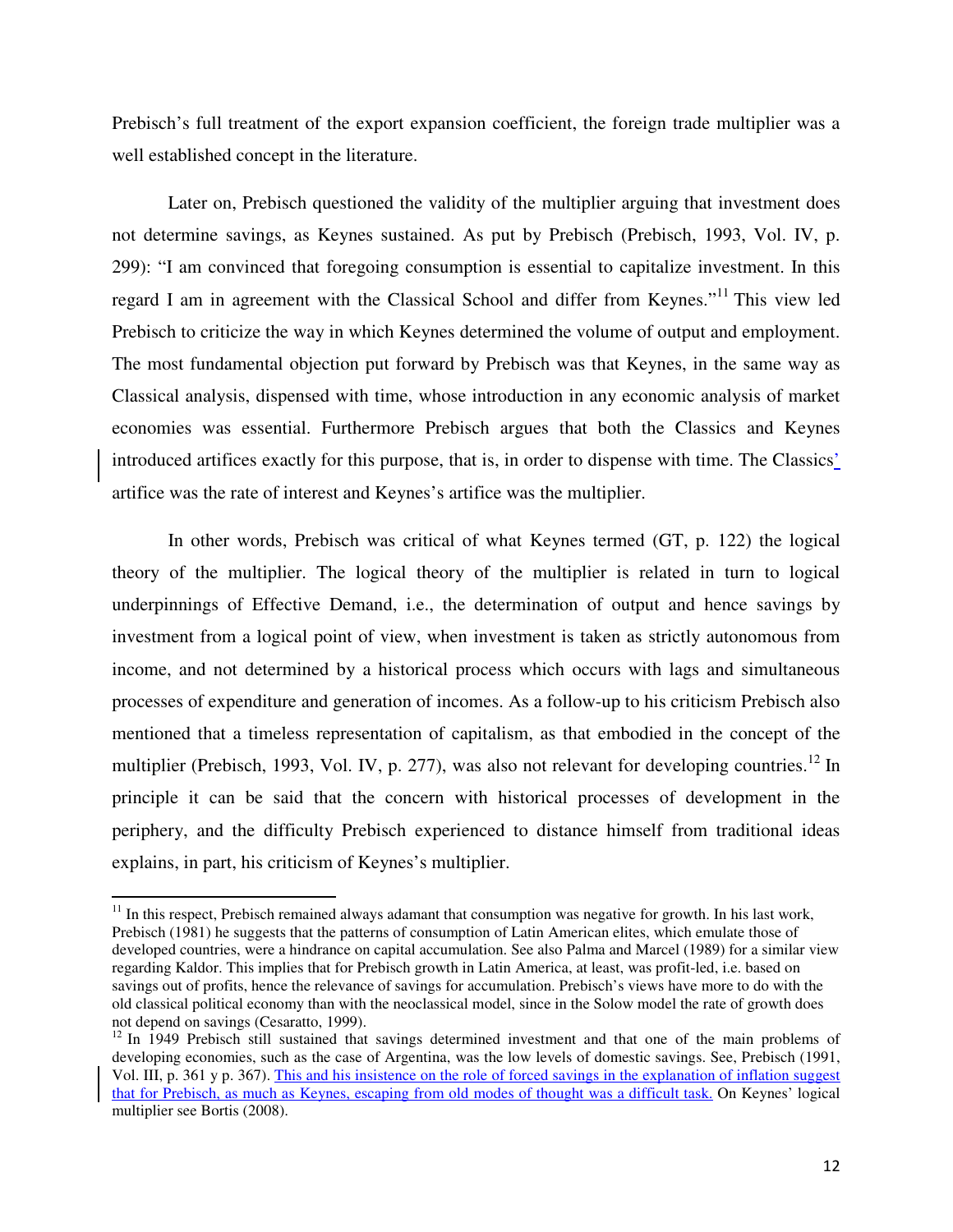Curiously enough, in spite of these critiques, Prebisch developed in 1935, a concept very similar if not identical to the multiplier termed the coefficient of expansion (Prebisch, Vol. III, pp. 249-298; 301-310; 335-342; 349-370).<sup>13</sup> According to Prebisch, the coefficient of expansion, measured the intensity with which an increment in incomes, resulting from a given autonomous increase in exports or financial flows, produces an expansion of greater amplitude in domestic economic activity. His analysis of the multiplier was static; an explanation of a change from one equilibrium position to another.

Prebisch (1991, Vol. III, p. 250) explains after a one-time increase in exports the system would return to equilibrium when the rise in domestic incomes brought about by the expansion in exports leaked out through a greater volume of imports and other payments through the rest of the world. In the examples provided by Prebisch incomes are eventually fully spent domestically or externally through imports. As a result, the marginal propensity to save is ultimately equal to zero and the effect of a change of exports on expenditure is reduced to the inverse of the marginal propensity to import or to the foreign trade multiplier. Hence, the increase in income is thus determined by the rise in exports times the foreign trade multiplier, very much like in Thirlwall's Kaldorian model (e.g. McCombie and Thirlwall, 1994).

Besides the propensity to import, Prebisch identified the circulation velocity of money as the other key variable absent from Keynes' GT multiplier analysis allowing him to draw a distinction between his approach and that of Keynes, in a way not completely disconnected from Clark's (1935) views on the multiplier. Following Clark, some authors have argued that the logic of the multiplier implicitly includes assumptions regarding the behavior of the circulation velocity of money and that the analysis is incomplete without its explicit incorporation into the analysis (Fiorito, 2001; Fiorito and Vernengo, 2009). Prebisch seems to hold a similar view as he argues (RP Vol. III, p. 359) that following an increase in income primary employment will expand but that this will not give to an expansion in secondary increased employment unless there is another round of new expenditure or unless the circulation velocity of money increases.

<sup>&</sup>lt;sup>13</sup> See also Fernández-López (1996).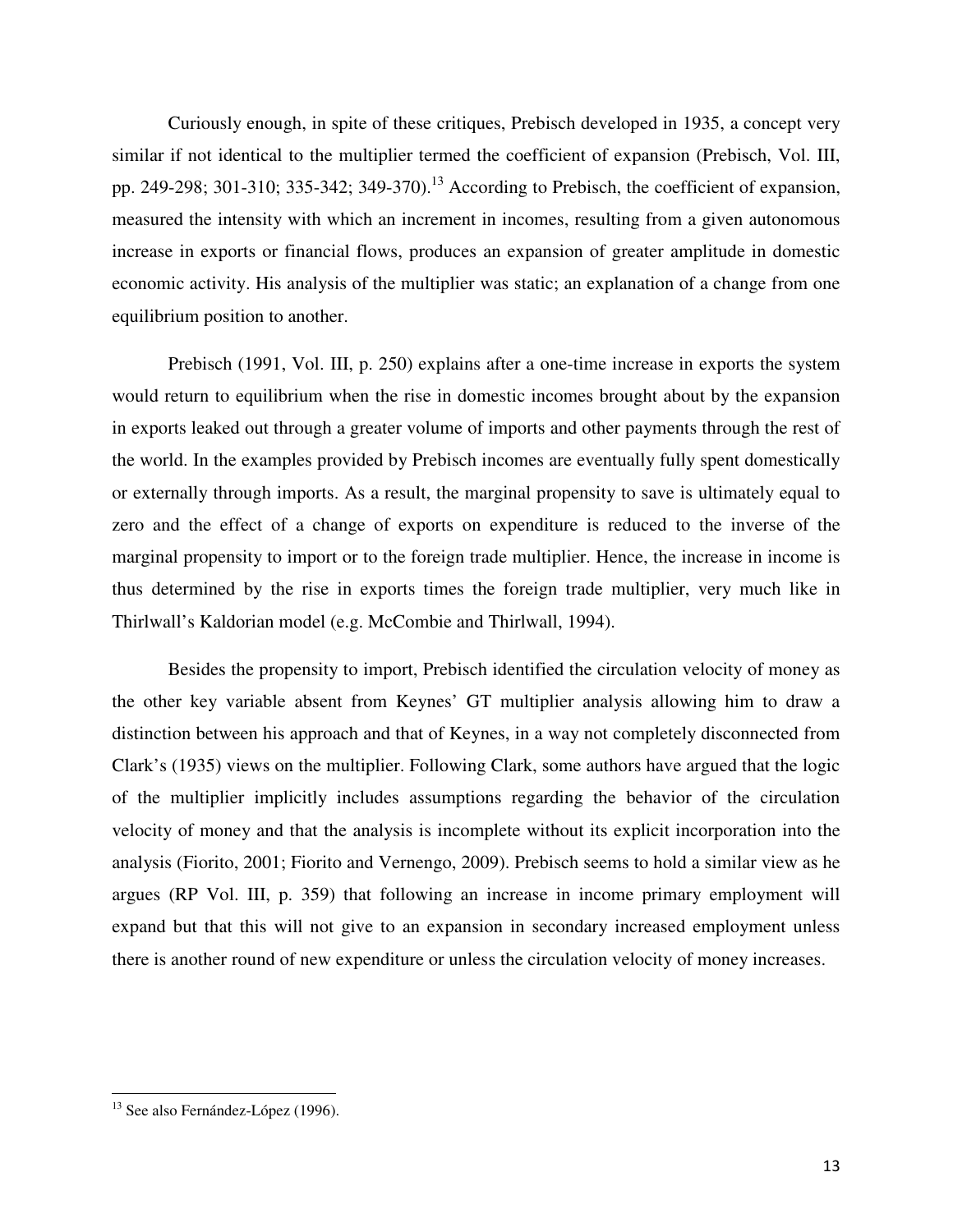#### **Bretton Woods as if there was a Center and a Periphery**

As Prebisch developed and refined his thinking, he realized on the one hand, that in order to be useful, economics needed to include as some of its central features, those aspects that traditional theory had ignored such as the time dimension, as well as a historical/institutional perspective. On the other hand, he became more aware of the interrelation and interconnectivity between the different countries and regions, and in particular, in the asymmetric relationship between center and periphery and its corresponding and distinct role in the international division of labor.<sup>14</sup> In other words, prior to the publication of the development Manifesto in 1949, Prebisch had developed a sophisticated conception of the process of historical development of capitalism. This allowed him to understand the cycle, as well as to approach dynamics from a global perspective and more precisely under the specific lens of the relationship between the center and the periphery.

Regarding the relationship with Keynes's ideas, Prebisch's concern with time and history had led him to address, previous to his attack on Keynes and the Classics, the potential effects of the international monetary and economic plans drafted in the aftermath of World War II. These include the plans of Keynes, Harry Dexter White and the less well-known by John H. Williams. Prebisch highly approved the countercyclical element in Keynes's Clearing Union. He nonetheless expressed his reservations about the plan. He compared the Keynes plan (The Clearing Union) to a 'Closed International Monetary Fund' (Prebisch, 1993 Vol. IV, p. 97 and Prebisch, 1944).

This was due to the fact that, according to Prebisch the balances of the members of the Clearing Union were to be deposited in a single institution and these had the obligation to spend their balances on commercial transactions between themselves. As a result, it did not promote the creation of a balanced and equilibrated commercial system that would benefit in any way the countries of the periphery.

For Prebisch, Keynes' plan suffered from the same flaws of the Gold Standard including, in particular, its automatism 'that had so gravely hurt the universal Gold Standard' (Prebisch,

 $14$  Prebisch's first reference to center and periphery dates back to 1921, in his analysis of the differences in the colonization of the Río de la Plata and the United States (1991, Vol. I, p. 149). On Keynes' views of history see Crotty (1990).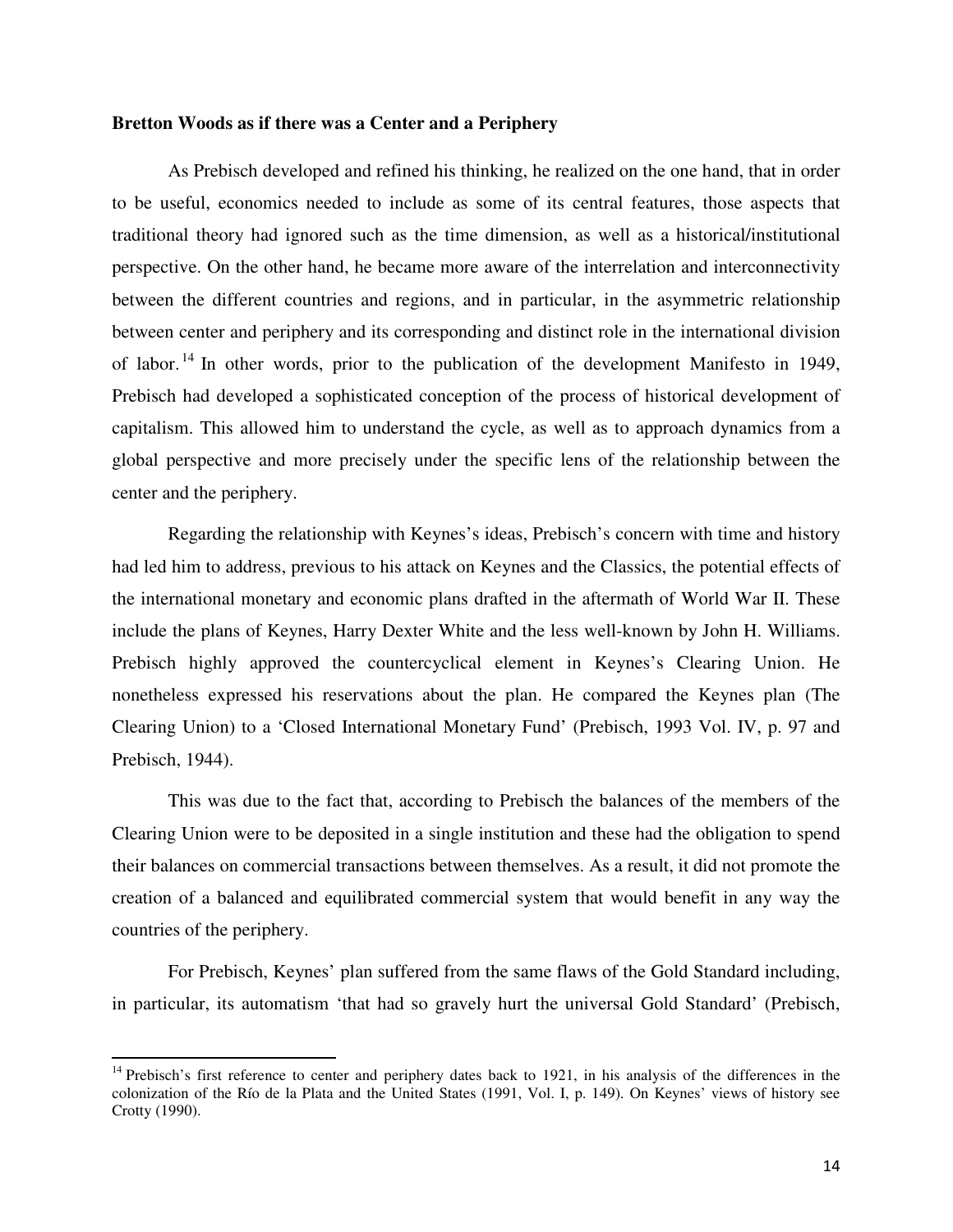1993 Vol. IV, p. 99). This automatism referred to the freedom of countries to use the credits granted within their respective quotas. Prebisch thought that this had an inherent inflationary bias and that this did not benefit the countries of the periphery. Moreover, Prebisch believed in a directed system of credits and thus that these should be granted according to countries' needs. All in all, in his final judgment on Keynes's plan he asserted: "the very favorable [aspects] and other inconvenient aspects that are not difficult... to correct. This applies to the counter cyclical policy of Keynes's plan, because if at the beginning of a depression countries have enough resources to equilibrate their balance of payments, they have no need to compress their imports and lead to a sharp contraction of their domestic economies" (Prebisch, 1993 Vol. IV, p. 100). Notwithstanding his critical appraisal of Keynes's proposal Prebisch reserved his harshest criticism for White's American plan. Prebisch argued that White's plan was even less favorable to the periphery than that of Keynes. Moreover, in spite, of providing temporary relief to balance of payments disequilibrium, White's plan ultimately contained a strong contractionary bias. This could have a strong and negative effect in the growth of output and employment in the countries of the periphery.

Prebisch proposed an alternative plan, a full employment plan in line with that of John Williams. This consisted in that the governments of the countries belonging to the center (and in particular in the United States) compensate the fall in economic activity with increased public expenditure, including public works to sustain high levels of employment and output. This plan also contemplated directing the flow of credit to avoid unsustainable disequilibria. Even though Prebisch did not realize, his plan was consistent with Keynes GT views regarding to the need to sustain rather than abolishing expansions.

For Prebisch the benefits of a full employment plan were immensurable, yet, he was not overly optimistic that the more developed economies (i.e. the economies belonging to the center) would ever adopt full employment policies (Pérez Caldentey and Vernengo, 2011, 2012). This view point would endure as a crucial component of Prebisch's thought even when he seemed, at the end of the 1940s, to shift his analysis towards the longer run problems of Latin America and the need to promote the industrialization of the periphery.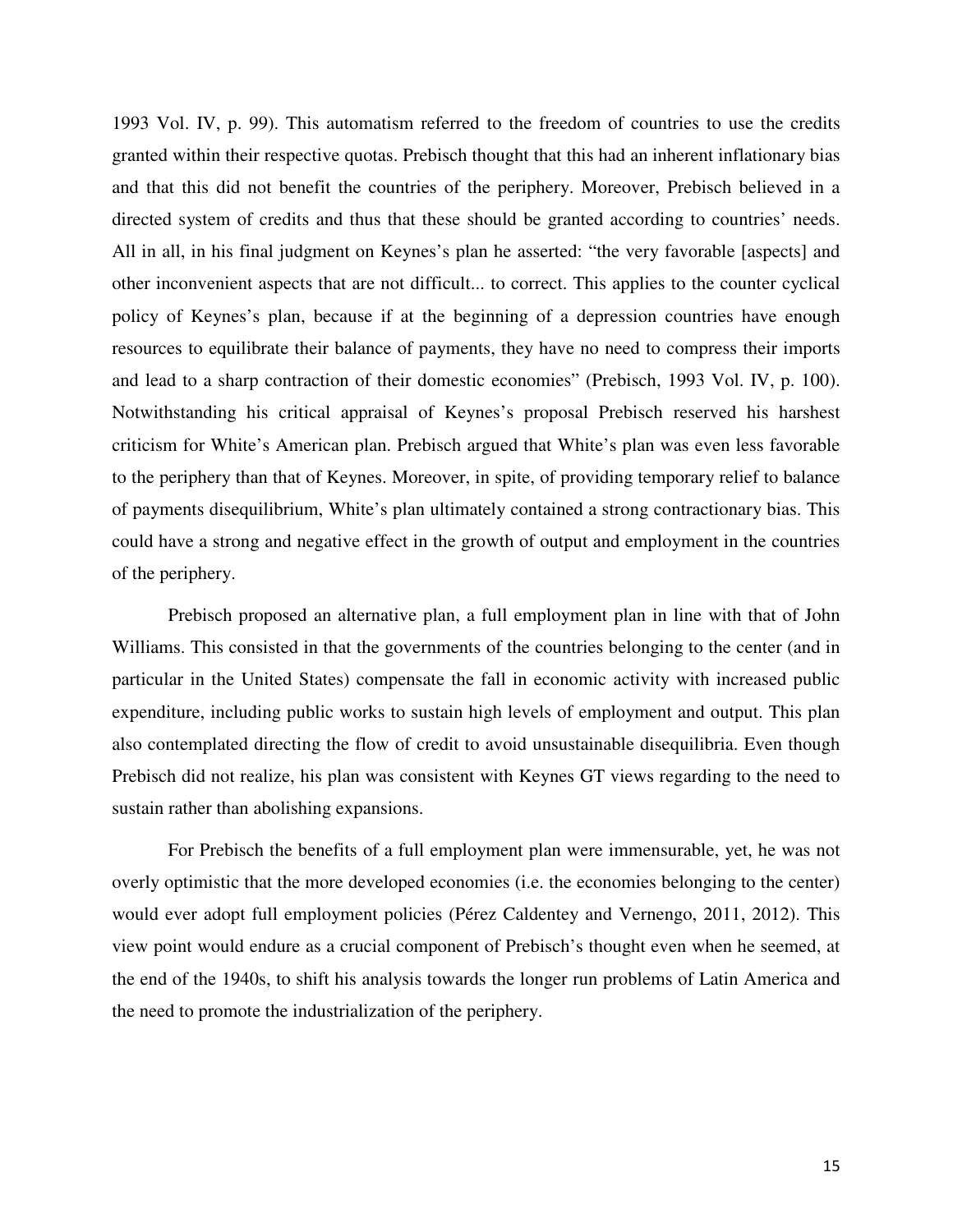#### **Final thoughts**

Keynes exerted a profound influence on Prebisch's thought not only in terms of the identification of the main flaws of free market economies but also in the recognition that counter cyclical policies were needed to promote sustained growth and employment. Also both economists dedicated their efforts to promote the policy autonomy of their respective countries and also of their respective regions (developed and developing world). In spite of their commonality of interest and objectives, Prebisch was critical of certain aspects of Keynes's GT. He argued that the GT suffered from flagrant inconsistencies and did not represent a complete break with Classical theory. Prebisch's criticisms were to some extent unjustified. Nonetheless he correctly perceived that Keynes's had failed to fully escape from the habitual modes of thought and expression and relied in some instances on imperfectionist arguments.

From our point of view, Prebisch's criticism can be explained in part by differences in the object and method of analysis. For Prebisch the main characteristic feature of capitalist economies was cyclical growth. As a result, Prebisch thought that economics should focus on developing dynamic analysis, which had to encompass the entire spectrum of economic movement and evolution in both the center and the periphery. Further, economic dynamics should be concerned with the structural transformation of production and the social transformations, including the changes in income distribution. For that reason, and because Prebisch based his analysis of economic dynamics on a historical understanding of the differences between center and periphery, it is not difficult to understand why he was, not only critical of certain elements of GT, but also of the post-war monetary reconstruction plans. But in spite of their differences, the intellectual affinities explain why the so-called Structuralist School, center around the Economic Commission for Latin America (ECLA) that Prebisch directed, was to be seen as the counterpart in the South to Keynesianism in the North.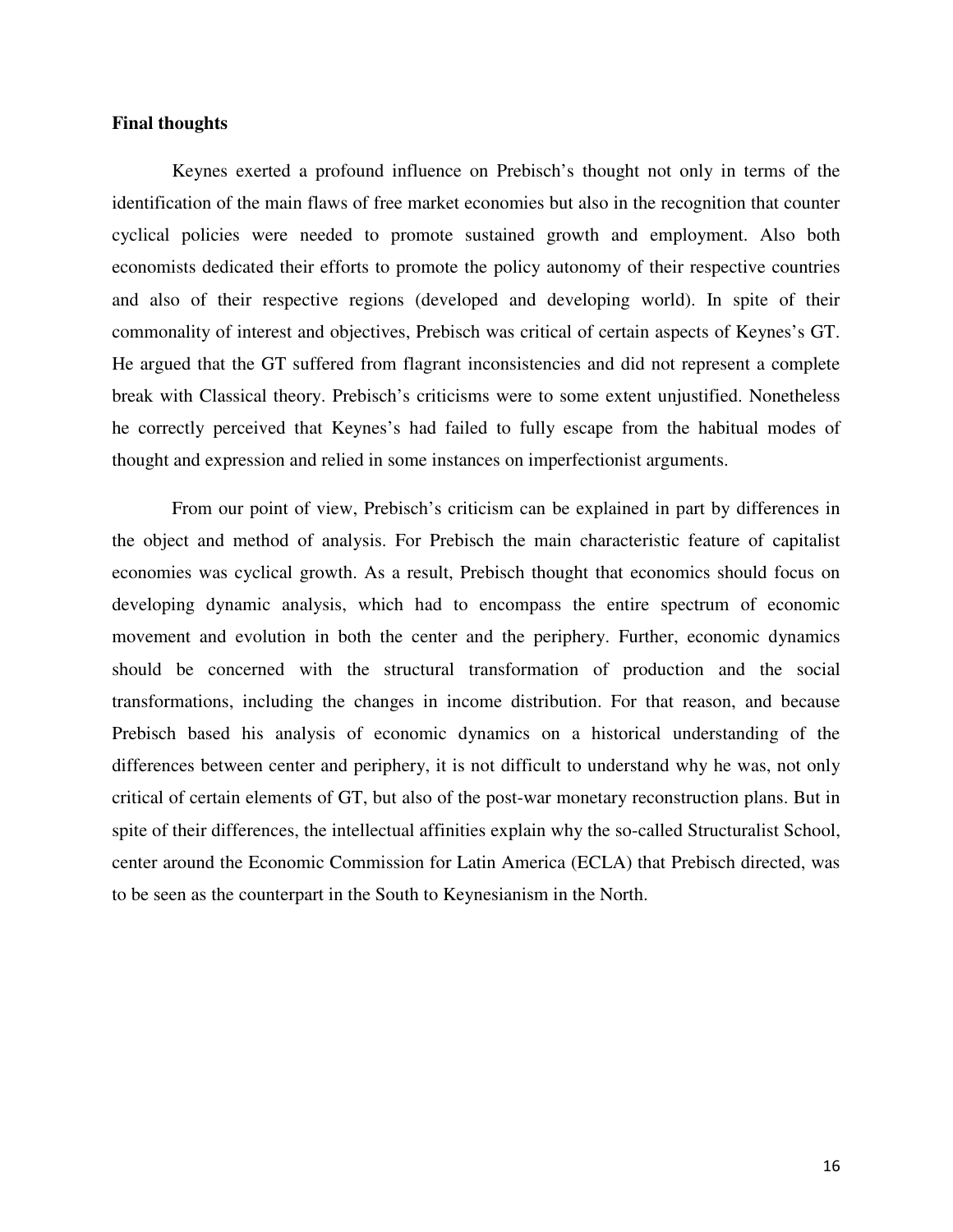#### **References**

Amadeo, E. (1989), *Keynes's Principle of Effective Demand*, Aldershot: Edward Elgar.

- Besomi, D. (2001), "Harrod's Dynamics and the Theory of Growth: The Story of a Mistaken Attribution," *Cambridge Journal of Economics*, 25(1), pp. 79–96.
- Bortis, H. (2008), "The Multiplier Relation as the Pure Theory of Output and Employment in a Monetary Production Economy," en C. Gnos and L. P. Rochon (editores), *The Keynesian Multiplier*, Nueva York, Routledge, pp. 58–84.
- Camara-Neto, A. and M. Vernengo (2012), "Keynes alter Sraffa and Kaldor: Effective Demand, Accumulation and Productivity Growth," in *Keynes's General Theory Seventy-Five Years Later*, T. Cate (ed.), Cheltenham, Edward Elgar.
- Cesaratto, S. (1999), "Savings and Economic Growth in Neoclassical Theory", *Cambridge Journal of Economics*, 23(6), pp. 771-793.
- Chick, V. (1997), "The multiplier and finance", in *Maynard Keynes' General Theory*, G.H. Harcourt and P.A. Riach (eds.), Nueva York, Routledge.
- Clark, J.M. (1935), "Cumulative effects in aggregate spending as illustrated by public works", *American Economic Review*, vol. 25, N° 1, Nashville, Tennessee, American Economic Association.
- Crotty, J. (1990), "Keynes on the Stages of Development of the Capitalist Economy: The Institutionalist Foundation of Keynes's Methodology," *Journal of Economic Issues*, 24(3), pp. 761-80.
- Fernández López, M. (1996), "Ciclo económico periférico: los alumnos argentinos de Juglar", serie Seminarios, N° 23, Buenos Aires, Instituto Torcuato Di Tella.
- Fiorito, L. (2001), "John Maurice Clark's contribution to the genesis of the multiplier analysis", Quaderni, N° 322, Siena, Universidad de Siena, mayo.
- Fiorito, L. and M. Vernengo (2009), "The other J.M.: John Maurice Clark and the Keynesian Revolution", *Journal of Economic Issues*, vol. 43, N° 4, Armonk, M.E. Sharpe.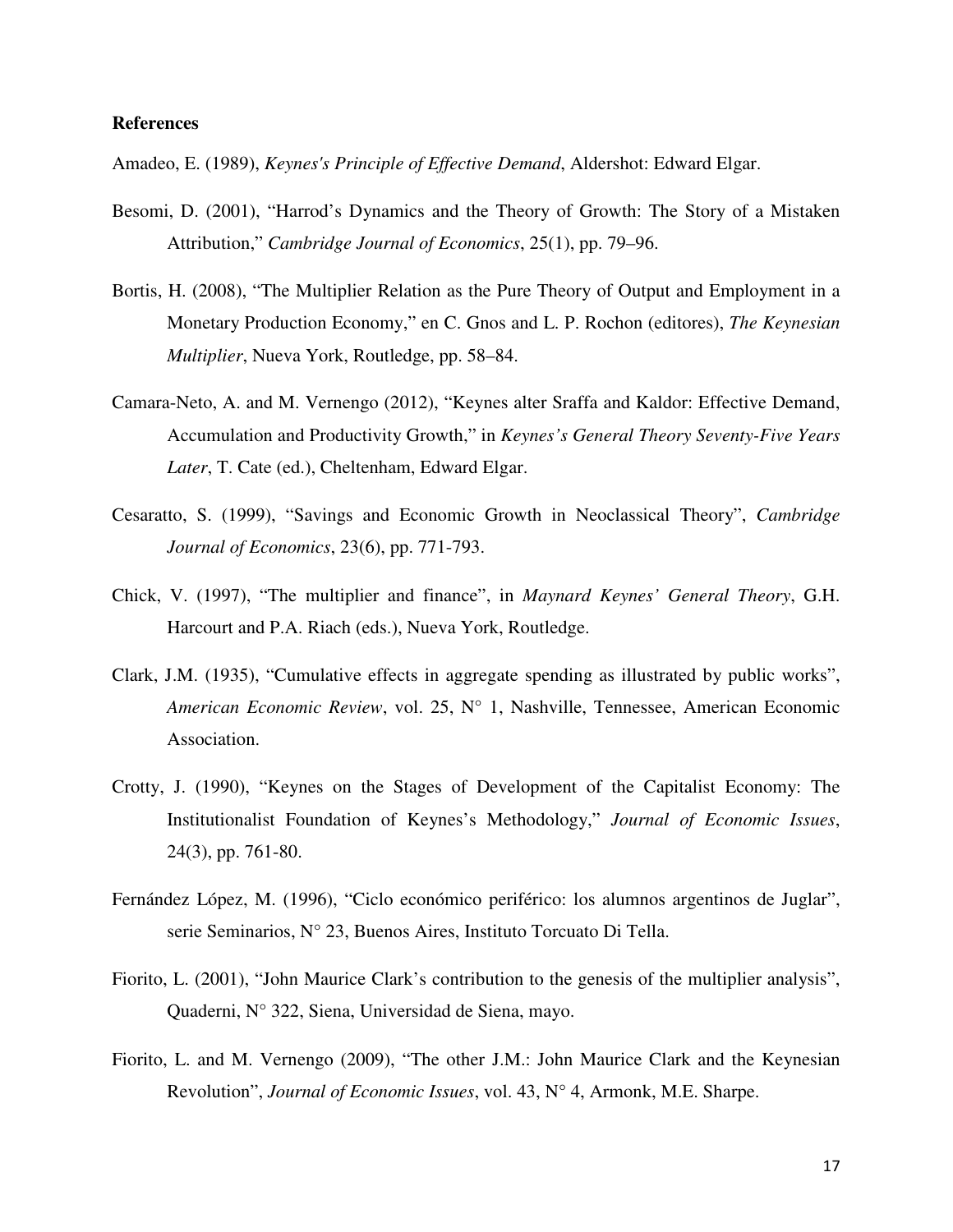Gesell, S. (1898), *La anemia monetaria*, Buenos Aires.

Hansen, A.H (1953), *A Guide to Keynes*. McGraw-Hill: New York.

- Kahn, R. (1984), *The Making of Keynes' General Theory*, Nueva York, Cambridge University Press.
- \_\_\_\_\_\_\_\_\_\_ ([1972] 1931), "The relation of home investment to unemployment", *Selected Essays on Employment and Growth*, Cambridge, Cambridge University Press.
- Kaldor, N. (1940), "A Model of the Trade Cycle", *Economic Journal*, 50, pp. 78-92.
- Keynes, J.M. (1936) [1964]), The General Theory of Employment, Interest and Money. New York: Harcourt Brace Jovanovich Publishers

\_\_\_\_\_\_\_\_\_\_ (1971-89), *The Collected Writings of John Maynard K*eynes, London: Macmillan/Cambridge University Press for the Royal Economic Society. Vol. IX: "The Economic Consequences of Mr. Churchill", in *Essays in Persuasion* Vol. IX: "The Means to Prosperity", in *Essays in Persuasion* Vol. XIV: *The General Theory and After*. Part II, Defense and Development

- Krugman, P. (1998), "It's Baaack: Japan's Slump and the Return of the Liquidity Trap," *Brookings Papers on Economic Activity*, 2, pp. 137–205.
- Kurz, H. (2011), "Keynes, Sraffa and the latter's 'Secret Skepticism'," *Nómadas*, Número Especial.
- Mallorquín, C. (2006), "Textos para el estudio del pensamiento de Raúl Prebisch", *Cinta de Moebio*, N° 025, Santiago de Chile, Universidad de Chile, marzo.
- \_\_\_\_\_\_\_\_\_\_ (2007), "The unfamiliar Raúl Prebisch", *Ideas, Policies and Economic Development in the Americas*, E. Pérez Caldentey and M. Vernengo (eds.), Nueva York, Routledge.
- Palma, G. and M. Marcel (1989), "Kaldor on the 'discreet charm' of the Chilean bourgeoisie," *Cambridge Journal of Economics*, 13(1), pp. 245-272.
- Pérez Caldentey, E. (2003), "Chicago, Keynes and Fiscal Policy," *Investigación Económica*, LXII, pp. 15–45.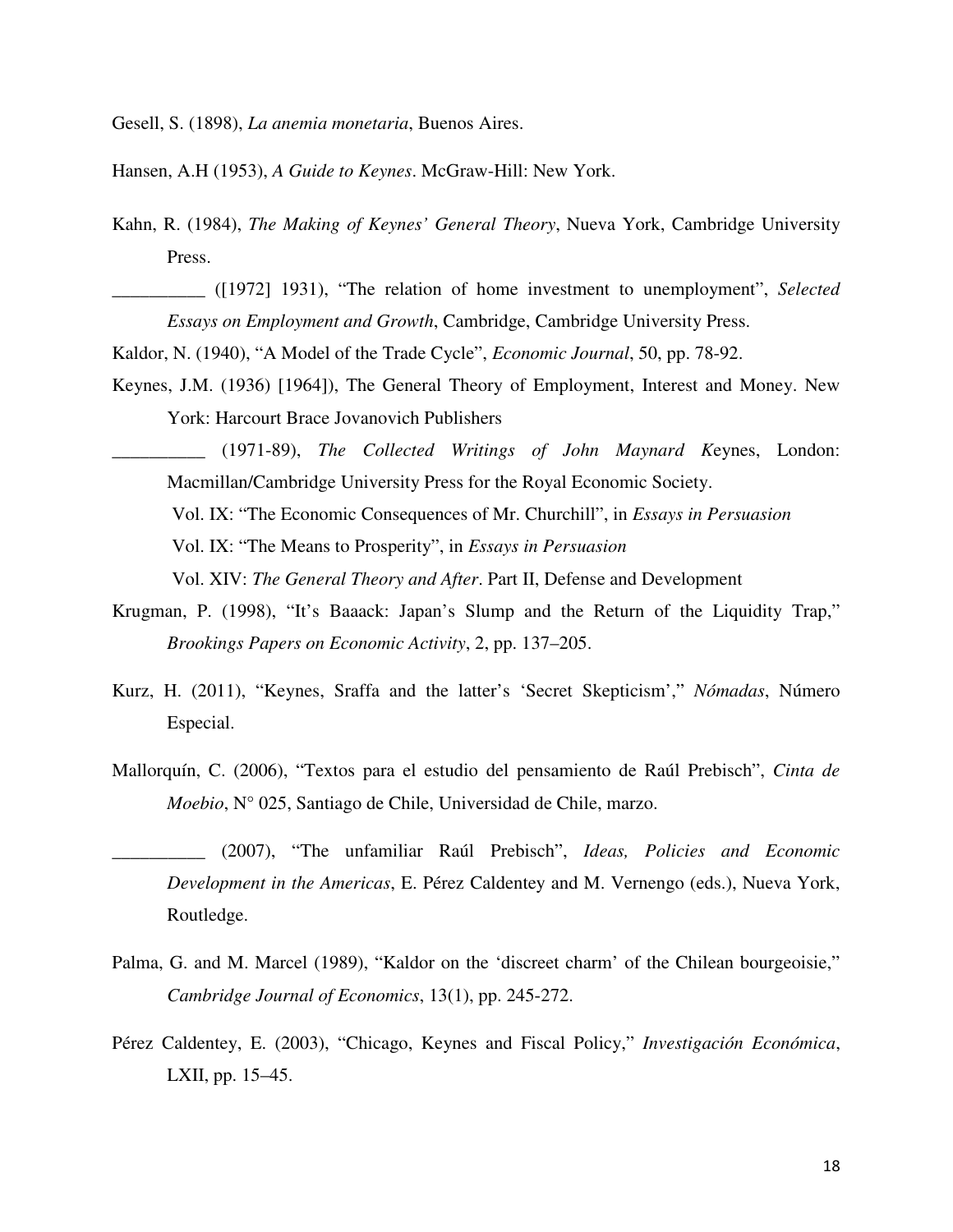- Pérez Caldentey, E. and M. Vernengo (2011), "Understanding the business cycle in Latin America: Prebisch's contributions", *serie Estudios* y *perspectivas*, N° 127 (LC/MEX/L.1011), México, D.F., Sede Subregional de la CEPAL en México. Publicación de las Naciones Unidas, N° de venta: E.11.II.G.51.
- Pérez Caldentey, E. and M. Vernengo (2012), "Portrait of the economist as a young man: Raúl Prebisch's evolving views on the business cycle and money, 1919-1949," *CEPAL Review*, 106, pp. 7-20.
- Pollock, D., D. Kerner and J. Love (2002), "Aquellos viejos tiempos: la formación teórica y práctica de Raúl Prebisch en la Argentina. Una entrevista realizada por David Pollock", *Desarrollo económico*, vol. 41, N° 164, Buenos Aires, Instituto de Desarrollo Económico y Social.

Prebisch, R. (1993), *Obras 1919-1949*, vol. 4, Buenos Aires, Fundación Raúl Prebisch.

\_\_\_\_\_\_\_\_\_\_ (1991), *Obras 1919-1948*, vols. 1 al 3, Buenos Aires, Fundación Raúl Prebisch.

\_\_\_\_\_\_\_\_\_\_ (1986), "Cinco etapas en mi pensamiento sobre el desarrollo", *Pioneros del desarrollo*, Gerald Meier and Dudley Seers (eds.), Madrid, Tecnos.

\_\_\_\_\_\_\_\_\_\_ (1981), *Capitalismo Periférico: Crisis y Transformación*. México: Fondo de Cultura Económica.

\_\_\_\_\_\_\_\_\_\_ (1950), *Estudio económico de América Latina, 1949* (E/CN.12/164/Rev.1), Nueva York, Naciones Unidas. Publicación de las Naciones Unidas, N° de venta: 51.II.G.1.

\_\_\_\_\_\_\_\_\_\_ (1949), *El desarrollo económico de la América Latina y algunos de sus principales problemas* (E/CN.12/89), Santiago de Chile, Comisión Económica para América Latina y el Caribe (CEPAL).

\_\_\_\_\_\_\_\_\_\_ (1947), *Introducción a Keynes*, Buenos Aires, Fondo de Cultura Económica.

\_\_\_\_\_\_\_\_\_\_ (1944) Observaciones sobre los planes monetarios internacionales. El *Trimestre Económico*. Vol. XI. Número 2, julio-septiembre 1944.

\_\_\_\_\_\_\_\_\_\_ (1943), *La moneda y el ritmo de la actividad económica*, inédito.